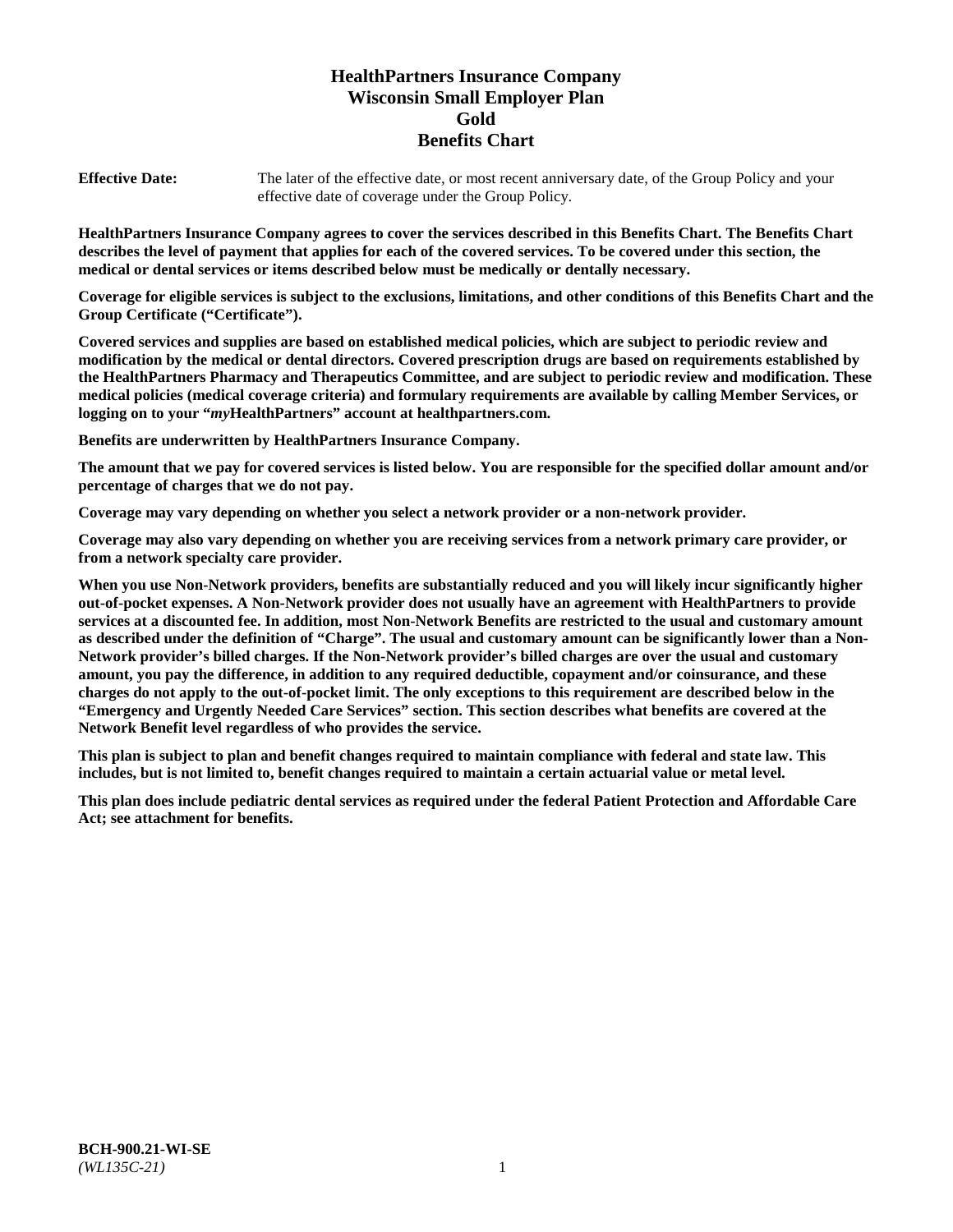# **These definitions apply to this Benefits Chart. They also apply to the Certificate.**

| <b>Biosimilar Drug:</b> | A prescription drug, approved by the Food and Drug Administration (FDA), that the FDA has<br>determined is biosimilar to and interchangeable with a biological brand name drug. Biosimilar<br>drugs are not considered generic drugs and are not covered under the generic drug benefit.                                                                                                                                                                                                                                                                                                                                                     |
|-------------------------|----------------------------------------------------------------------------------------------------------------------------------------------------------------------------------------------------------------------------------------------------------------------------------------------------------------------------------------------------------------------------------------------------------------------------------------------------------------------------------------------------------------------------------------------------------------------------------------------------------------------------------------------|
| <b>Brand Name Drug:</b> | A prescription drug, approved by the Food and Drug Administration (FDA), that is manufactured,<br>sold, or licensed for sale under a trademark by the pharmaceutical company that originally<br>researched and developed the drug. Brand name drugs have the same active-ingredient formula as<br>the generic version of the drug. However, generic drugs are manufactured and sold by other drug<br>manufacturers and are generally not available until after the patent on the brand name drug has<br>expired. A few brand name drugs may be covered at the generic drug benefit level if this is<br>indicated on the formulary.           |
| <b>Calendar Year</b>    | This is the 12-month period beginning 12:01 A.M. Central Time, on January 1, and ending 12:00<br>A.M. Central Time of the next following December 31.                                                                                                                                                                                                                                                                                                                                                                                                                                                                                        |
| <b>Charge:</b>          | For covered services delivered by a network provider, this is the provider's discounted fee for a<br>given medical/surgical service, procedure or item.                                                                                                                                                                                                                                                                                                                                                                                                                                                                                      |
|                         | For covered services delivered by non-network providers, a contracted rate may apply if such<br>arrangement is available to HealthPartners.                                                                                                                                                                                                                                                                                                                                                                                                                                                                                                  |
|                         | For the usual and customary charge for covered services delivered by non-network providers, our<br>payment is calculated using one of the following options to be determined at HealthPartners'<br>discretion: 1) a percentage of the Medicare fee schedule; 2) a comparable schedule if the service is<br>not on the Medicare fee schedule; or 3) a commercially reasonable rate for such service.                                                                                                                                                                                                                                          |
|                         | The usual and customary charge is the maximum amount allowed that we consider in the<br>calculation of the payment of charges incurred for certain covered services. You must pay for any<br>charges above the usual and customary charge, and they do not apply to the out-of-pocket limit.                                                                                                                                                                                                                                                                                                                                                 |
|                         | A charge is incurred for covered ambulatory medical and surgical services, on the date the service<br>or item is provided. A charge is incurred for covered inpatient services, on the date of admission to<br>a hospital. To be covered, a charge must be incurred on or after your effective date and on or<br>before the termination date.                                                                                                                                                                                                                                                                                                |
| Copayment/Coinsurance:  | The specified dollar amount, or percentage, of charges incurred for covered services, which we do<br>not pay, but which you must pay, each time you receive certain medical services, procedures or<br>items. Our payment for those covered services or items begins after the copayment or coinsurance<br>is satisfied. Covered services or items requiring a copayment or coinsurance are specified in this<br>Benefits Chart.                                                                                                                                                                                                             |
|                         | For services provided by a network provider:<br>An amount which is listed as a flat dollar copayment is applied to a network provider's discounted<br>charge for a given service. However, if the network provider's discounted charge for a service or<br>item is less than the flat dollar copayment, you will pay the network provider's discounted charge.<br>An amount which is listed as a percentage of charges or coinsurance is based on the network<br>provider's discounted charges, calculated at the time the claim is processed, which may include an<br>agreed upon fee schedule rate for case rate or withhold arrangements. |
|                         | For services provided by a non-network provider:<br>Any copayment or coinsurance is applied to the lesser of the provider's charges or the usual and<br>customary charge for a service.                                                                                                                                                                                                                                                                                                                                                                                                                                                      |
|                         | A copayment or coinsurance is due at the time a service is provided, or when billed by the<br>provider. The copayment or coinsurance applicable for a scheduled visit with a HealthPartners<br>network provider will be collected for each visit, late cancellation and failed appointment.                                                                                                                                                                                                                                                                                                                                                  |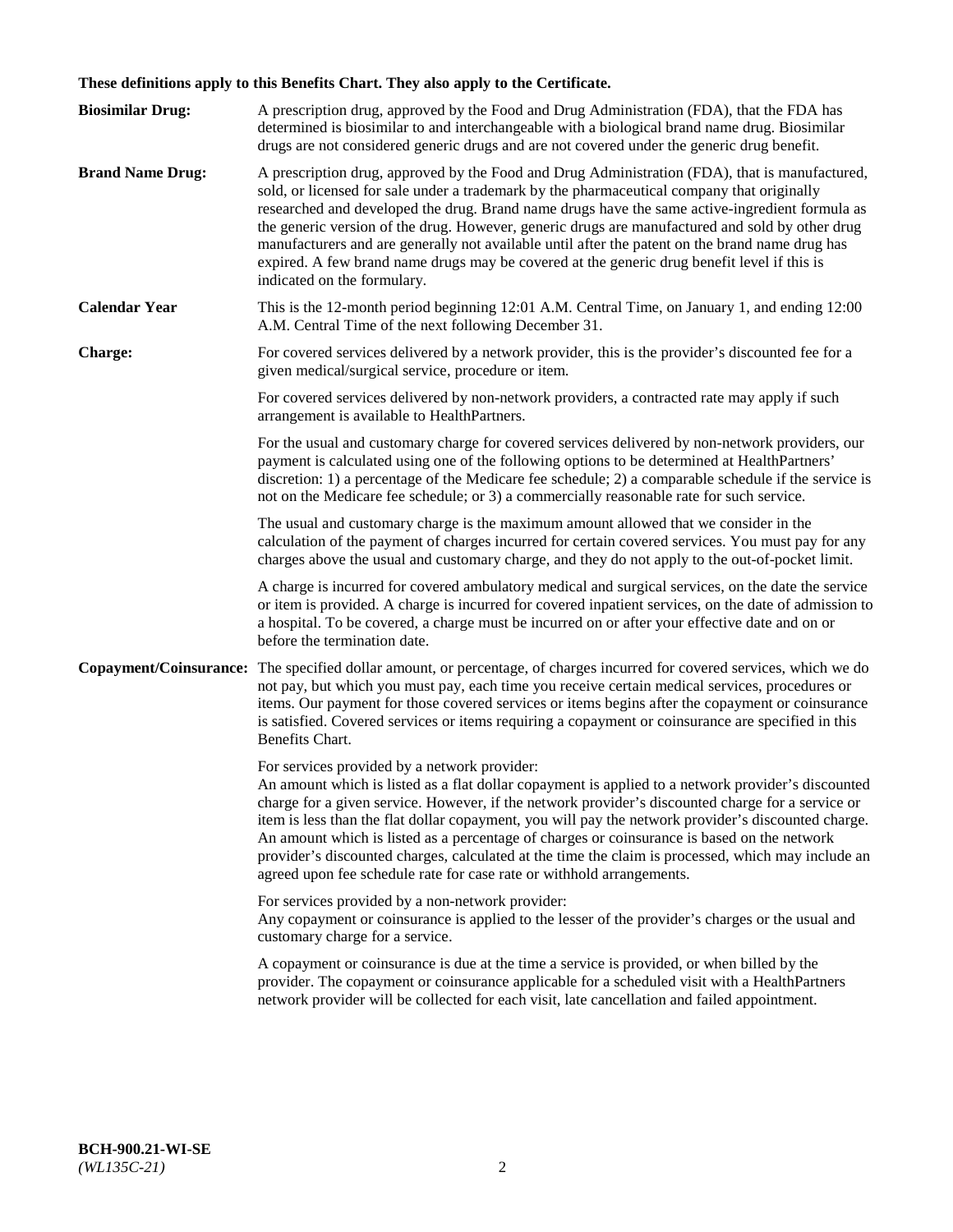| Deductible:                                | The specified dollar amount of charges incurred for covered services, which we do not pay, but an<br>enrollee or a family has to pay first in a calendar year. Our payment for those services or items<br>begins after the deductible is satisfied. For network providers, the amount of the charges that apply<br>to the deductible are based on the network provider's discounted charges, calculated at the time<br>the claim is processed, which may include an agreed upon fee schedule rate for case rate or<br>withhold arrangements. For non-network providers, the amount of charges that apply to the<br>deductible are the lesser of the provider's charges or the usual and customary charge for a service. |
|--------------------------------------------|-------------------------------------------------------------------------------------------------------------------------------------------------------------------------------------------------------------------------------------------------------------------------------------------------------------------------------------------------------------------------------------------------------------------------------------------------------------------------------------------------------------------------------------------------------------------------------------------------------------------------------------------------------------------------------------------------------------------------|
|                                            | Any amounts paid or reimbursed by a third party, including but not limited to: point of service<br>rebates, manufacturer coupons, manufacturer debits cards or other forms of direct reimbursement<br>to an Insured for a product or service, will not apply toward your deductible, to the extent<br>permitted under state and federal law.                                                                                                                                                                                                                                                                                                                                                                            |
|                                            | Your plan has an embedded deductible. This means once an Insured meets the individual<br>deductible, the plan begins paying benefits for that person. If two or more members of the family<br>meet the family deductible, the plan begins paying benefits for all members of the family,<br>regardless of whether each Insured has met the individual deductible. However, an Insured may<br>not contribute more than the individual deductible toward the family deductible.                                                                                                                                                                                                                                           |
|                                            | All services are subject to the deductible unless otherwise indicated below in this Benefits Chart.                                                                                                                                                                                                                                                                                                                                                                                                                                                                                                                                                                                                                     |
| <b>Formulary:</b>                          | This is a current list, which may be revised from time to time, of prescription drugs, medications,<br>equipment and supplies covered by us as indicated in this Benefits Chart which are covered at the<br>highest benefit level. Some drugs on the formulary may require prior authorization to be covered<br>as formulary drugs. The formulary, and information on drugs that require prior authorization, are<br>available by calling Member Services, or logging on to your "myHealthPartners" account at<br>healthpartners.com.                                                                                                                                                                                   |
| <b>Generic Drug:</b>                       | A prescription drug, approved by the Food and Drug Administration (FDA), that the FDA has<br>determined is comparable to a brand name drug product in dosage form, strength, route of<br>administration, quality, intended use and documented bioequivalence. Generally, generic drugs<br>cost less than brand name drugs. Some brand name drugs may be covered at the generic drug<br>benefit level if this is indicated on the formulary.                                                                                                                                                                                                                                                                             |
| <b>Lifetime Maximum</b><br><b>Benefit:</b> | The specified coverage limit actually paid by us for services and/or charges incurred by you for any<br>given procedure or diagnosis. Payment of benefits under this Benefits Chart ceases when that lifetime<br>maximum benefit is reached. You have to pay for any subsequent charges.                                                                                                                                                                                                                                                                                                                                                                                                                                |
| <b>Non-Formulary Drug:</b>                 | This is a prescription drug, approved by the Food and Drug Administration (FDA), that is not on<br>the formulary, is medically necessary and is not investigative or experimental or otherwise<br>excluded under the Certificate.                                                                                                                                                                                                                                                                                                                                                                                                                                                                                       |
|                                            | Out-of-Pocket Expenses: You pay the specified copayments/coinsurance and deductibles applicable for particular services,<br>subject to the out-of-pocket limit described below. These amounts are in addition to the monthly<br>premium payments.                                                                                                                                                                                                                                                                                                                                                                                                                                                                       |
| <b>Out-of-Pocket Limit:</b>                | You pay the copayments/coinsurance and deductibles for covered services, to the individual or<br>family out-of-pocket limit. Thereafter we cover 100% of the charges incurred for all other covered<br>services, for the rest of the calendar year. You pay amounts greater than the out-of-pocket limit if<br>you exceed any lifetime maximum benefit or any visit or day limits.                                                                                                                                                                                                                                                                                                                                      |
|                                            | Non-Network Benefits above the usual and customary charge (see definition of charge above) do<br>not apply to the out-of-pocket limit.                                                                                                                                                                                                                                                                                                                                                                                                                                                                                                                                                                                  |
|                                            | Non-Network Benefits for transplant surgery do not apply to the out-of-pocket limit.                                                                                                                                                                                                                                                                                                                                                                                                                                                                                                                                                                                                                                    |
|                                            | Any amounts paid or reimbursed by a third party, including but not limited to: point of service<br>rebates, manufacturer coupons, manufacturer debit cards or other forms of direct reimbursement to<br>an Insured for a product or service, will not apply as an out-of-pocket expense, to the extent<br>permitted under state and federal law.                                                                                                                                                                                                                                                                                                                                                                        |
|                                            | You are responsible to keep track of the out-of-pocket expenses. Contact Member Services for<br>assistance in determining the amount paid by the enrollee for specific eligible services received.<br>Claims for reimbursement under the out-of-pocket limit provisions are subject to the same time<br>limits and provisions described under the "Claims Provisions" section of the Certificate.                                                                                                                                                                                                                                                                                                                       |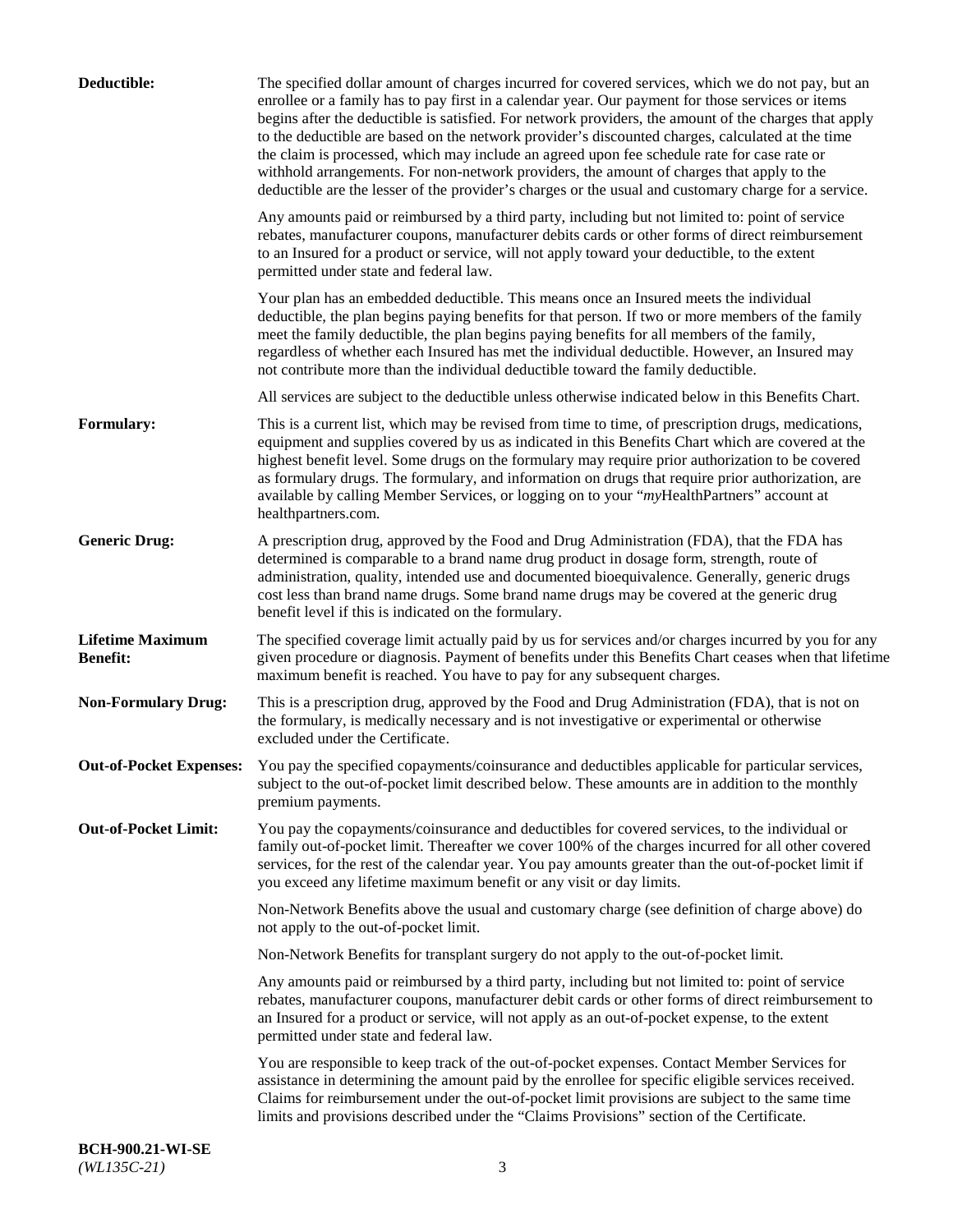|                             | Primary Care Providers: These are providers in the following categories: Family Practice, General Practice, Internal<br>Medicine, Pediatrics, Adolescent Medicine, Adult Medicine and Geriatrics.                                                                                                                                                                                                                                                                                                                                     |
|-----------------------------|---------------------------------------------------------------------------------------------------------------------------------------------------------------------------------------------------------------------------------------------------------------------------------------------------------------------------------------------------------------------------------------------------------------------------------------------------------------------------------------------------------------------------------------|
|                             | <b>Specialty Care Providers:</b> These are providers who are not in the following categories: Family Practice, General Practice,<br>Internal Medicine, Pediatrics, Adolescent Medicine, Adult Medicine and Geriatrics.                                                                                                                                                                                                                                                                                                                |
| <b>Specialty Drug List:</b> | This is a current list, which may be revised from time to time, of prescription drugs, medications,<br>equipment and supplies, which are typically bio-pharmaceuticals. The purpose of a specialty drug<br>list is to facilitate enhanced monitoring of complex therapies used to treat specific conditions.<br>Specialty drugs are covered by us as indicated in this Benefits Chart. The specialty drug list is<br>available by calling Member Services, or logging on to your "myHealthPartners" account at<br>healthpartners.com. |
| virtuwell:                  | This is an online service that you may use to receive a diagnosis and treatment for certain routine<br>conditions, such as a cold and flu, ear pain and sinus infections. You may access the virtuwell<br>website at virtuwell.com.                                                                                                                                                                                                                                                                                                   |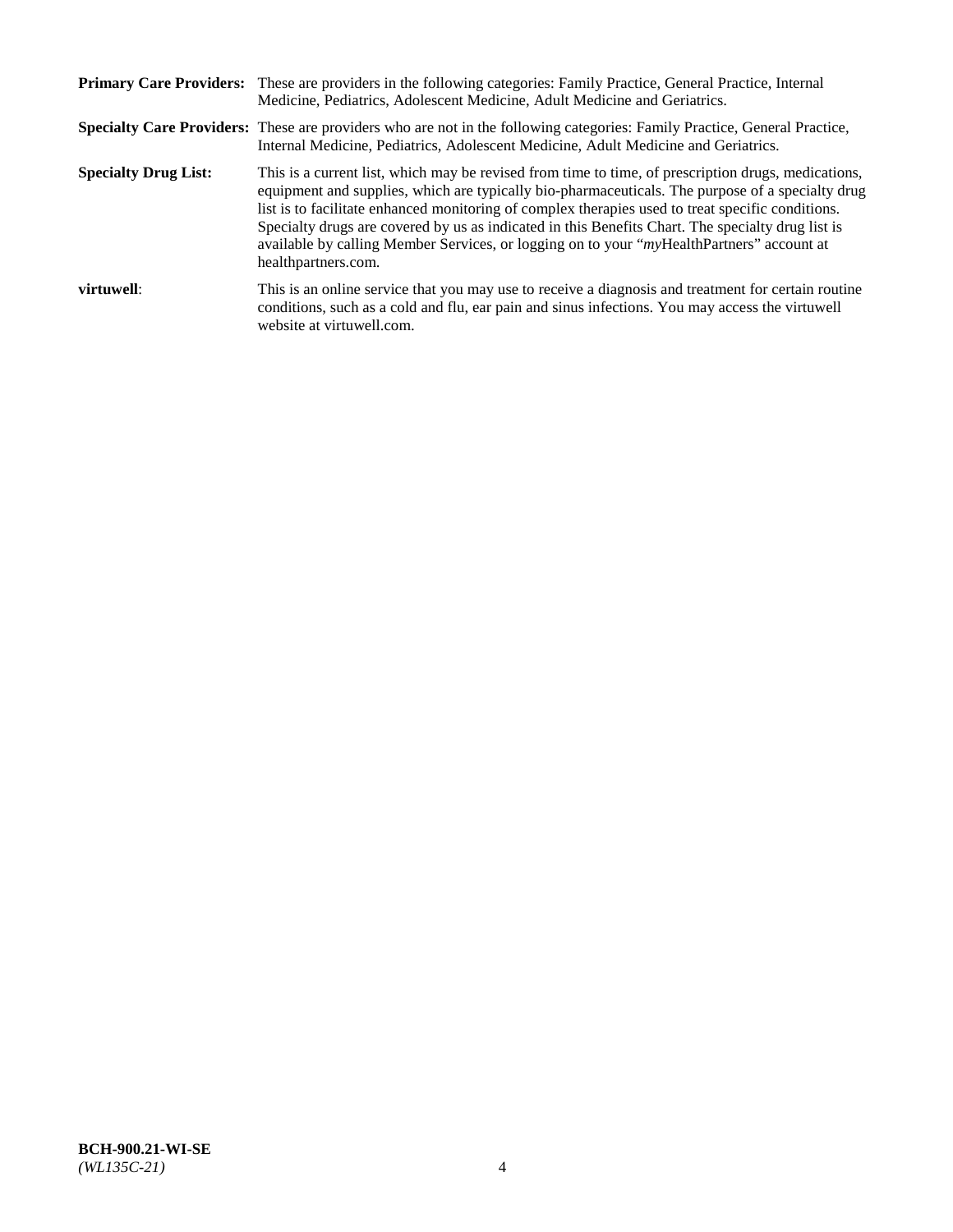## **DEDUCTIBLES AND OUT-OF-POCKET LIMITS**

#### **Individual Calendar Year Deductible**

| <b>Network Benefits</b> | <b>Non-Network Benefits</b> |
|-------------------------|-----------------------------|
| \$3,000                 | \$10,000                    |

#### **Family Calendar Year Deductible**

| <b>Network Benefits</b> | <b>Non-Network Benefits</b> |
|-------------------------|-----------------------------|
| \$9,000                 | \$20,000                    |

Separate deductibles must be satisfied under the Network Benefits and Non-Network Benefits.

Your plan has an embedded deductible. This means once an Insured meets the individual deductible, the plan begins paying benefits for that person. If two or more members of the family meet the family deductible, the plan begins paying benefits for all members of the family, regardless of whether each Insured has met the individual deductible. However, an Insured may not contribute more than the individual deductible toward the family deductible.

Any amounts paid or reimbursed by a third party, including but not limited to: point of service rebates, manufacturer coupons, manufacturer debits cards or other forms of direct reimbursement to an Insured for a product or service, will not apply toward your deductible, to the extent permitted under state and federal law.

## **Individual Calendar Year Out-of-Pocket Limit**

| <b>Network Benefits</b> | <b>Non-Network Benefits</b> |
|-------------------------|-----------------------------|
| \$6,400                 | \$30,000                    |

### **Family Calendar Year Out-of-Pocket Limit**

| <b>Network Benefits</b> | Non-Network Benefits |
|-------------------------|----------------------|
| \$12,800                | \$60,000             |

Separate Out-of-Pocket Limits must be satisfied under Network Benefits and Non-Network Benefits.

Non-Network Benefits above the usual and customary charge will not apply to the individual or family Out-of-Pocket Limit.

Non-Network Benefits for transplant surgery do not apply to the Out-of-Pocket Limit.

Any amounts paid or reimbursed by a third party, including but not limited to: point of service rebates, manufacturer coupons, manufacturer debit cards or other forms of direct reimbursement to an Insured for a product or service, will not apply as an out-of-pocket expense, to the extent permitted under state and federal law.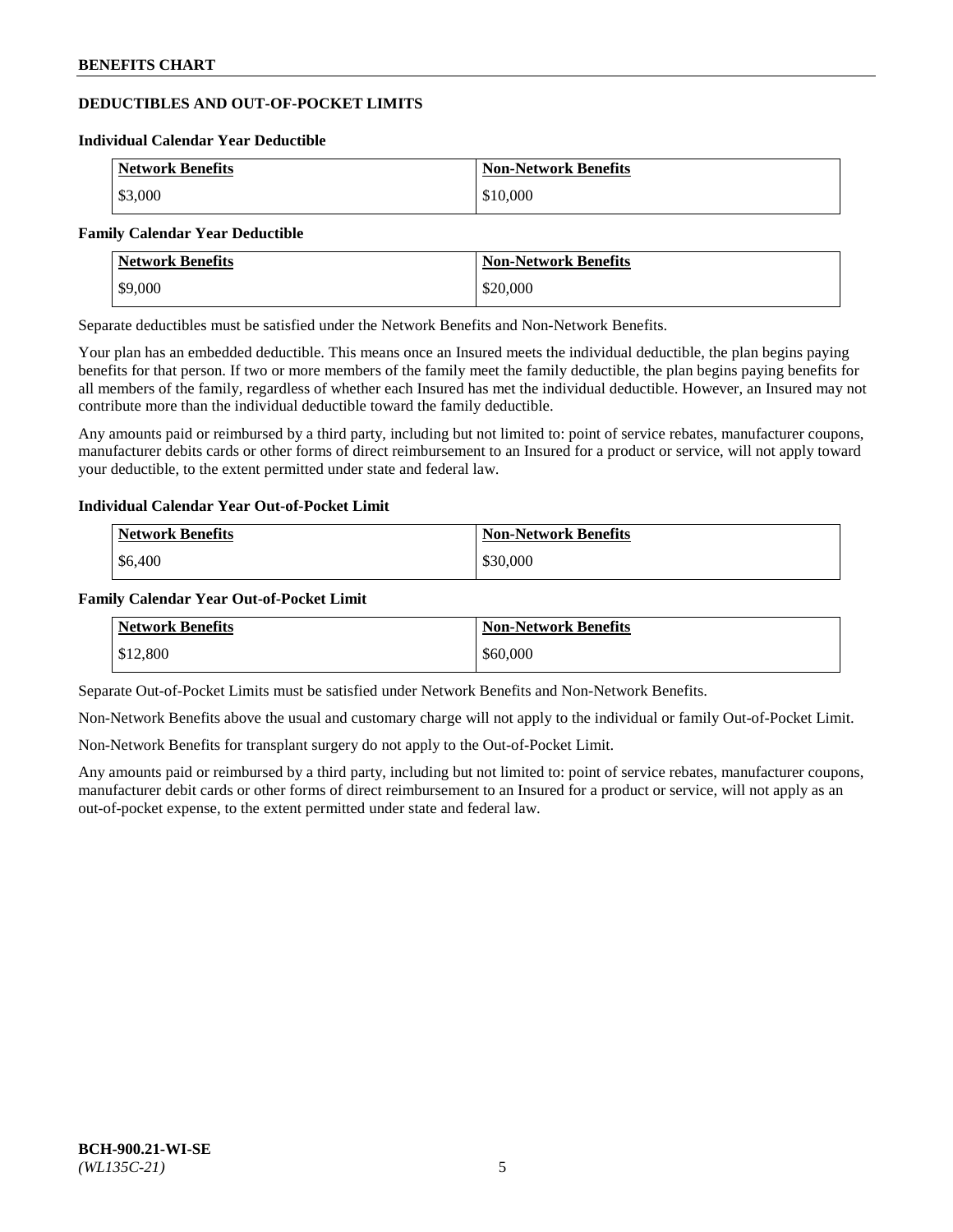# **AMBULANCE AND MEDICAL TRANSPORTATION**

### **Covered Services:**

We cover ambulance and medical transportation for medical emergencies and as shown below.

We also cover medically necessary, non-emergency transportation if it meets our medical coverage criteria. Covered services and supplies are based on established medical policies, which are subject to periodic review and modification by the medical directors. These medical policies (medical coverage criteria) and applicable prior authorization requirements are available by calling Member Services, or logging on to your "*my*HealthPartners" account a[t healthpartners.com.](https://www.healthpartners.com/hp/index.html)

### **Ambulance and Medical Transportation (other than non-emergency fixed wing air ambulance transportation)**

| <b>Network Benefits</b>      | <b>Non-Network Benefits</b> |
|------------------------------|-----------------------------|
| 70% of the charges incurred. | See Network Benefits.       |

### **Non-Emergency Fixed Wing Air Ambulance Transportation**

| <b>Network Benefits</b>      | <b>Non-Network Benefits</b>  |
|------------------------------|------------------------------|
| 70% of the charges incurred. | 50% of the charges incurred. |

### **Not Covered:**

See "Services Not Covered" in the Certificate.

## **AUTISM TREATMENT**

### **Covered Services:**

Your network provider will coordinate the prior authorization process for any autism treatment services. You may call Member Services at 952-883-5000 or toll-free at 1-800-883-2177 if you have any questions or concerns regarding the authorization process.

Please call Member Services at 952-883-5000 or toll-free at 1-800-883-2177 to request authorization for autism treatment services from a non-network provider.

We cover prior authorized evidence-based intensive-level and nonintensive-level treatment of autism spectrum disorders (autism disorder, Asperger's syndrome or pervasive development disorder not otherwise specified).

Covered services are based on established medical policies, which are subject to periodic review and modification by the medical or dental directors. These medical policies (medical coverage criteria) are available by calling Member Services, or logging on to your "*my*HealthPartners" account at [healthpartners.com.](https://www.healthpartners.com/hp/index.html)

**Intensive-Level Services** for children diagnosed with autism spectrum disorders. Intensive-level services must begin on or after two years of age and end before nine years of age. Intensive-level services, on average, are services provided for more than 20 hours of treatment per week. (The average number of hours a week is calculated over a six-month period.)

| <b>Network Benefits</b>                                                                                                                              | <b>Non-Network Benefits</b>                                              |
|------------------------------------------------------------------------------------------------------------------------------------------------------|--------------------------------------------------------------------------|
| 100% of the charges incurred, subject to a<br>copayment of \$30 per visit.<br>Deductible does not apply.<br>Limited to 235 visits per calendar year. | 50% of the charges incurred.<br>Limited to 235 visits per calendar year. |

The maximum number of visits is combined for Network Benefits and Non-Network Benefits.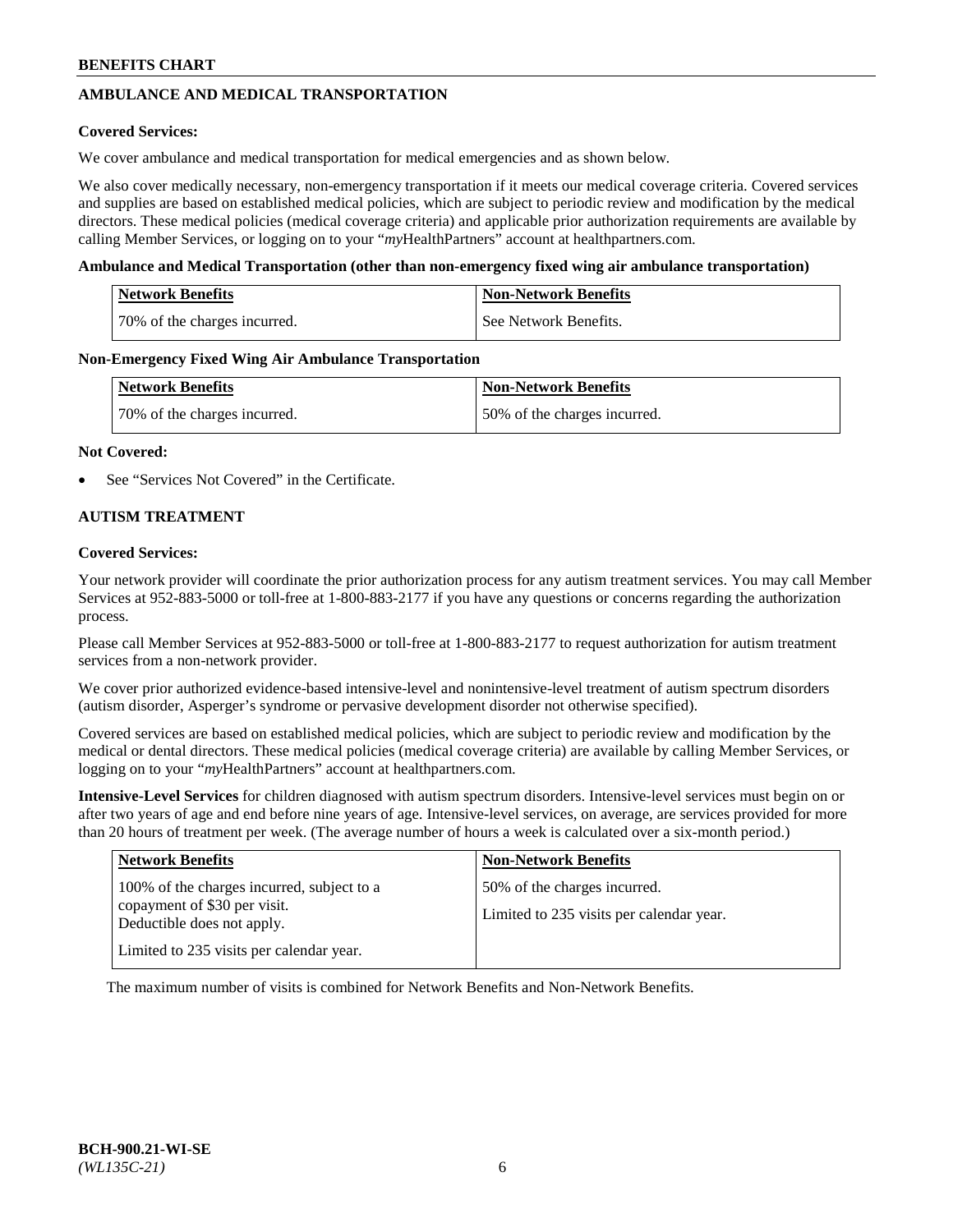## **Intensive-Level Services Lifetime Maximum Benefit**

| <b>Network Benefits</b>                               | <b>Non-Network Benefits</b>                           |
|-------------------------------------------------------|-------------------------------------------------------|
| 4 years of cumulative services under this plan or any | 4 years of cumulative services under this plan or any |
| other plan.                                           | other plan.                                           |

The Lifetime Maximum Benefit is combined for Network Benefits and Non-Network Benefits.

### **Nonintensive-Level Services** for Insureds diagnosed with autism spectrum disorders

| <b>Network Benefits</b>                                                                                                                              | <b>Non-Network Benefits</b>                                              |
|------------------------------------------------------------------------------------------------------------------------------------------------------|--------------------------------------------------------------------------|
| 100% of the charges incurred, subject to a<br>copayment of \$30 per visit.<br>Deductible does not apply.<br>Limited to 120 visits per calendar year. | 50% of the charges incurred.<br>Limited to 120 visits per calendar year. |

The maximum number of visits is combined for Network Benefits and Non-Network Benefits.

### **Not Covered:**

See "Services Not Covered" in the Certificate.

## **BEHAVIORAL HEALTH SERVICES**

#### **Covered Services:**

Covered services are based on established medical policies, which are subject to periodic review and modification by the medical directors. These medical policies (medical coverage criteria) are available by calling Member Services, or logging on to your "*my*HealthPartners" account at [healthpartners.com.](https://www.healthpartners.com/hp/index.html)

**Transitional Treatment Services.** These are services for the treatment of nervous or mental disorders, alcoholism or other drug abuse problems which are provided to an Insured in a less restrictive manner than are inpatient hospital services but in a more intensive manner than are outpatient services. Transitional treatment services are services offered by a provider, and certified by the Wisconsin Department of Health Services for each of the following (except the last bulleted item):

- Mental health services for covered adults in a day treatment program.
- Mental health services for covered children in a day hospital treatment program.
- Services for persons with chronic mental illness provided through a community support program.
- Residential treatment programs for alcohol and/or drug dependent covered persons.
- Alcohol and Other Drug Abuse (AODA) services in, a day treatment program.
- Services for persons who are experiencing a mental health crisis or who are in a situation likely to turn into a mental health crisis if support is not provided.
- Intensive outpatient programs for the treatment of psychoactive substance use disorders provided in accordance with the patient placement criteria of the American Society of Addiction Medicine.

#### **Mental Health Services**

We cover services for mental health diagnoses as described in the Diagnostic and Statistical Manual of Mental Disorders – Fifth Edition (DSM 5) (most recent edition) that lead to significant disruption of function in your life.

We provide coverage for mental health treatment ordered by a Wisconsin court under a valid court order that is issued on the basis of a behavioral care evaluation performed by a licensed psychiatrist or doctoral level licensed psychologist, which includes a diagnosis and an individual treatment plan for care in the most appropriate, least restrictive environment. We must be given a copy of the court order and the behavioral care evaluation, and the service must be a covered benefit under this plan, and the service must be provided by a network provider, or other provider as required by law.

**Outpatient Services:** We cover medically necessary outpatient professional mental health services for evaluation, crisis intervention, and treatment of mental health disorders.

A comprehensive diagnostic assessment will be made of each patient as the basis for a determination by a mental health professional, concerning the appropriate treatment and the extent of services required.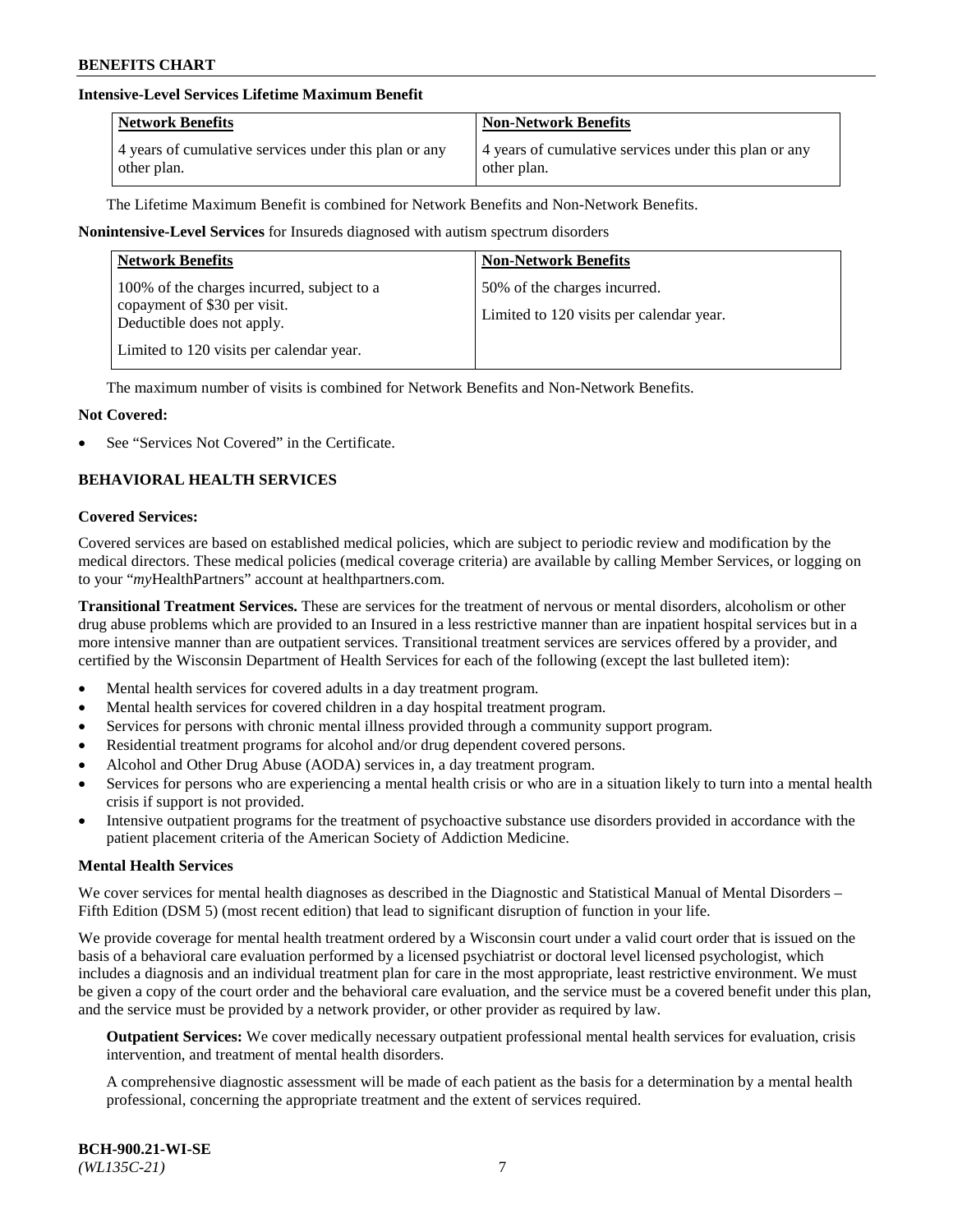Outpatient services we cover for a diagnosed mental health condition include the following:

- Individual, group, family and multi-family therapy.
- Medication management provided by a physician, certified nurse practitioner, or physician's assistant.
- Psychological testing services for the purposes of determining the differential diagnoses and treatment planning for patients currently receiving behavioral health services.
- Partial hospitalization services in a licensed hospital or community mental health center.
- Psychotherapy and nursing services provided in the home if authorized by us.
- Treatment of gender dysphoria that meets medical coverage criteria.

| <b>Network Benefits</b>                                                                                                                                                                                                                           | <b>Non-Network Benefits</b>  |
|---------------------------------------------------------------------------------------------------------------------------------------------------------------------------------------------------------------------------------------------------|------------------------------|
| 100% of the charges incurred, subject to a<br>copayment of \$30 per visit.<br>Deductible does not apply.<br>For family therapy, only one copayment will be<br>charged, regardless of the number of Insureds primarily<br>involved in the therapy. | 50% of the charges incurred. |

## **Group Therapy**

| <b>Network Benefits</b>                                                                                  | <b>Non-Network Benefits</b>  |
|----------------------------------------------------------------------------------------------------------|------------------------------|
| 100% of the charges incurred, subject to a<br>copayment of \$15 per visit.<br>Deductible does not apply. | 50% of the charges incurred. |

**Inpatient Services:** We cover medically necessary inpatient services in a hospital or licensed residential treatment facility and professional services for treatment of mental health disorders. Medical stabilization is covered under inpatient hospital services in the "Hospital and Skilled Nursing Facility Services" section.

We cover residential care for the treatment of eating disorders in a licensed facility, as an alternative to inpatient care, when it is medically necessary and your physician obtains authorization from us.

| Network Benefits             | Non-Network Benefits         |
|------------------------------|------------------------------|
| 70% of the charges incurred. | 50% of the charges incurred. |

**Transitional Treatment Services:** We cover transitional treatment services described above for treatment of mental and nervous disorders.

| <b>Network Benefits</b>                                                                                  | <b>Non-Network Benefits</b>  |
|----------------------------------------------------------------------------------------------------------|------------------------------|
| 100% of the charges incurred, subject to a<br>copayment of \$30 per visit.<br>Deductible does not apply. | 50% of the charges incurred. |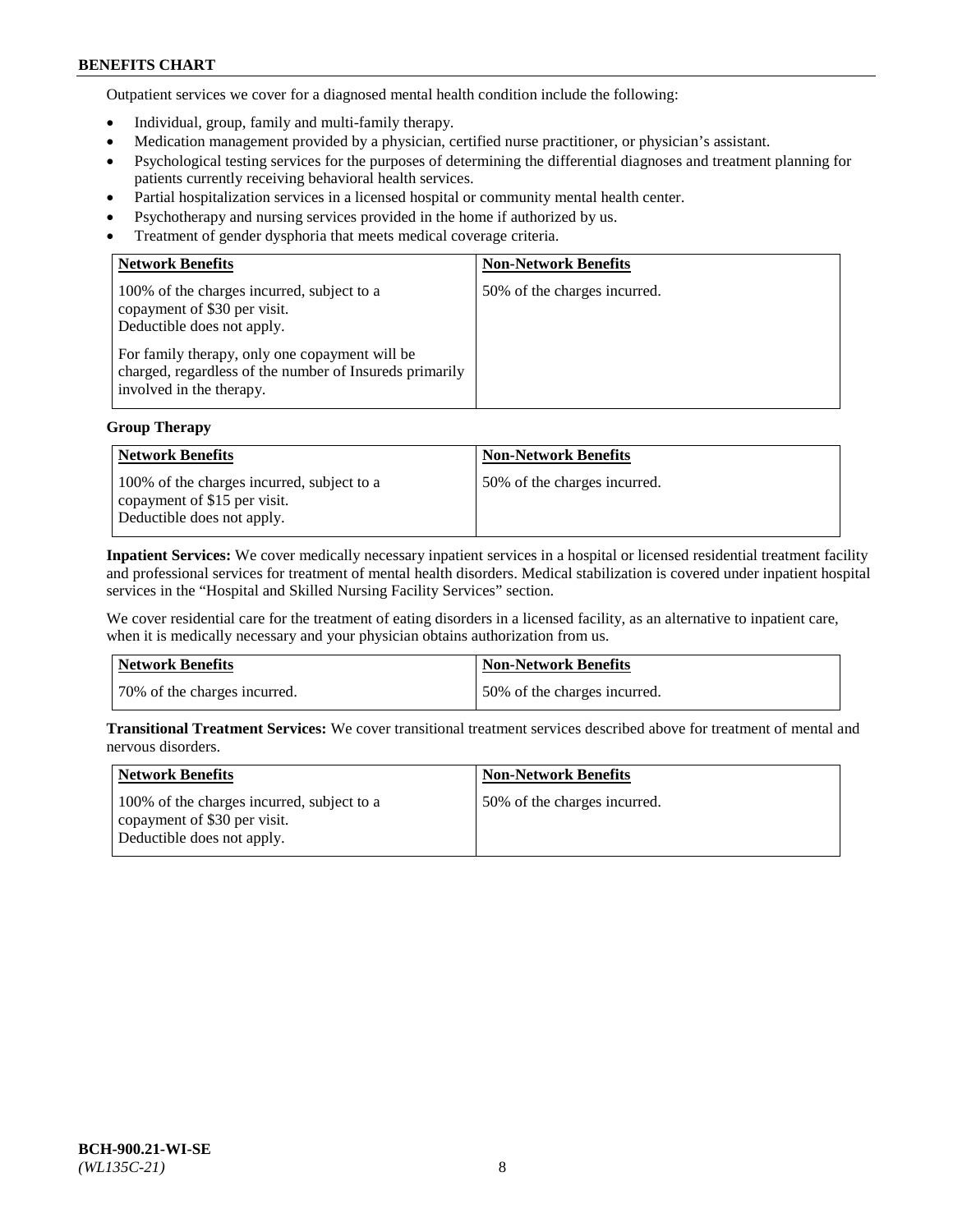# **Substance Abuse Treatment Services**

We cover medically necessary services for assessments by a licensed alcohol and drug counselor and treatment of Substance Related Disorders as defined in the latest edition of the DSM 5.

**Outpatient Services:** We cover medically necessary outpatient professional services for diagnosis and treatment of alcoholism and other drug abuse problems. Substance abuse treatment services must be provided by a program licensed by the local Department of Health Services. Outpatient services we cover for a diagnosed substance abuse disorder include the following:

- Individual, group, family, and multi-family therapy provided in an office setting.
- We cover opiate replacement therapy including methadone and buprenorphine treatment.

| <b>Network Benefits</b>                                                                                  | <b>Non-Network Benefits</b>  |
|----------------------------------------------------------------------------------------------------------|------------------------------|
| 100% of the charges incurred, subject to a<br>copayment of \$30 per visit.<br>Deductible does not apply. | 50% of the charges incurred. |

**Inpatient Services:** We cover medically necessary inpatient services in a hospital or a licensed residential primary treatment center.

We cover services provided in a hospital that is licensed by the local state and accredited by Medicare.

**Detoxification Services.** We cover detoxification services in a hospital or community detoxification facility if it is licensed by the local Department of Health Services.

| Network Benefits             | <b>Non-Network Benefits</b>  |
|------------------------------|------------------------------|
| 70% of the charges incurred. | 50% of the charges incurred. |

**Transitional Treatment Services:** We cover transitional treatment services described above for treatment of alcoholism or other drug abuse problems.

| <b>Network Benefits</b>                                                                                  | <b>Non-Network Benefits</b>  |
|----------------------------------------------------------------------------------------------------------|------------------------------|
| 100% of the charges incurred, subject to a<br>copayment of \$30 per visit.<br>Deductible does not apply. | 50% of the charges incurred. |

**Additional Mental Health and Substance Abuse Treatment Benefits for a Dependent Child Who is a Student:** If a dependent child is a student in a school and that school is located in Wisconsin, but outside of our service area, we cover services as required under Wisconsin Statute 609.655.

| <b>Network Benefits</b>                                                                                  | <b>Non-Network Benefits</b>  |
|----------------------------------------------------------------------------------------------------------|------------------------------|
| 100% of the charges incurred, subject to a<br>copayment of \$30 per visit.<br>Deductible does not apply. | 50% of the charges incurred. |

# **Not Covered:**

See "Services Not Covered" in the Certificate.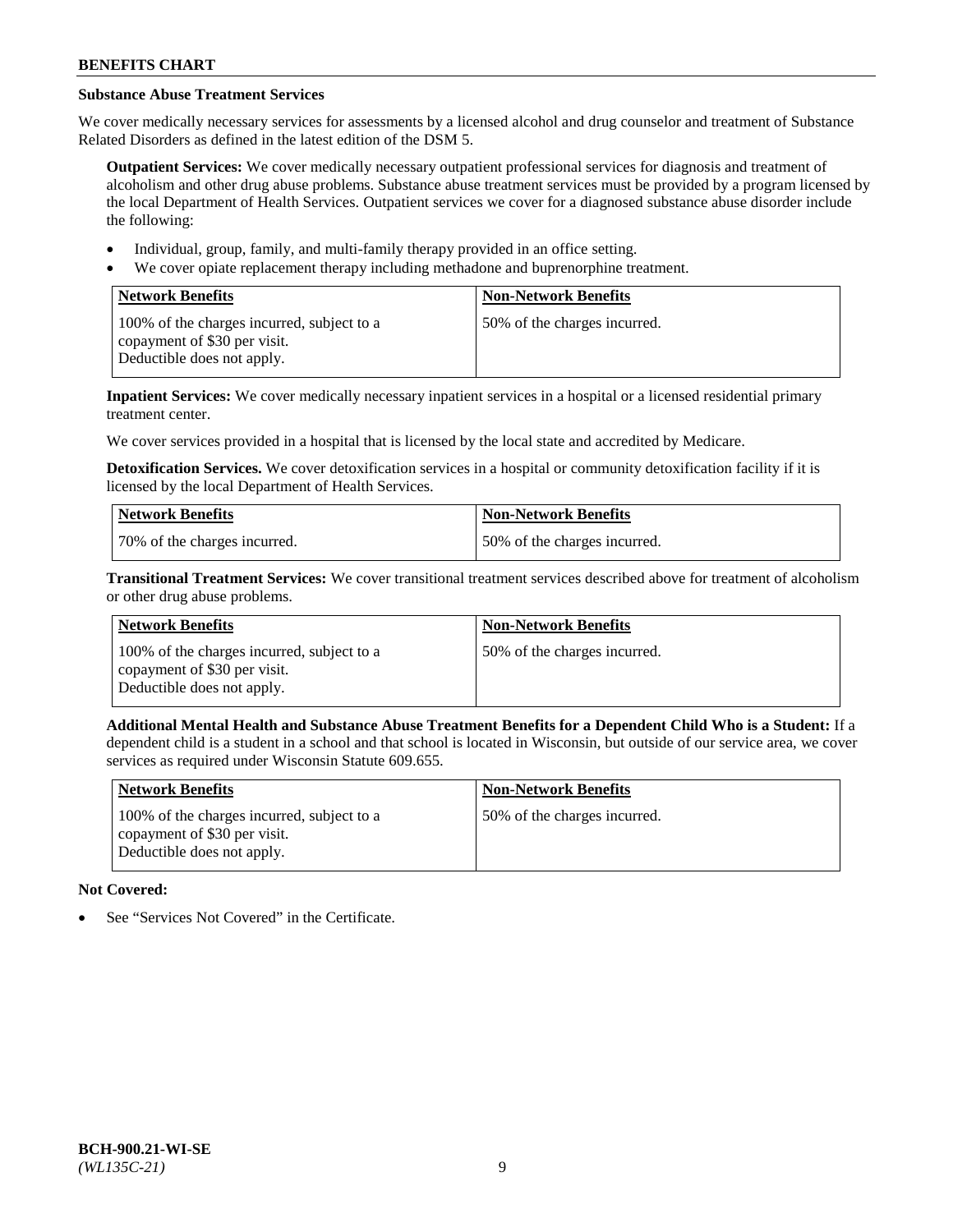# **CHIROPRACTIC SERVICES**

## **Covered Services:**

We cover chiropractic services for rehabilitative care. Chiropractic services are adjustments to any abnormal articulations of the human body, especially those of the spinal column, for the purpose of giving freedom of action to impinged nerves that may cause pain or deranged function.

Massage therapy which is performed in conjunction with other treatment/modalities by a chiropractor, is part of a prescribed treatment plan and is not billed separately is covered

| <b>Network Benefits</b>                                                                                  | <b>Non-Network Benefits</b>  |
|----------------------------------------------------------------------------------------------------------|------------------------------|
| 100% of the charges incurred, subject to a<br>copayment of \$50 per visit.<br>Deductible does not apply. | 50% of the charges incurred. |

## **Not Covered:**

- Massage therapy for the purpose of comfort or convenience of the Insured.
- See "Services Not Covered" in the Certificate.

# **CLINICAL TRIALS**

## **Covered Services:**

We cover certain routine services if you participate in a Phase I, Phase II, Phase III or Phase IV approved clinical trial that is conducted in relation to the prevention, detection, or treatment of cancer or other life-threatening disease or condition as defined in the Affordable Care Act. Approved clinical trials include (1) federally funded trials when the study or investigation is approved or funded by any of the federal agencies defined in the Public Health Services Act, section 2709 (d) (1) (A); (2) the study or investigation is conducted under an investigational new drug application reviewed by the Food and Drug Administration; and (3) the study or investigation is a drug trial that is exempt from having such an investigational new drug application. We cover routine patient costs for services that would be eligible under the Certificate and this Benefits Chart if the service were provided outside of a clinical trial.

| <b>Network Benefits</b>                                 | <b>Non-Network Benefits</b>                           |
|---------------------------------------------------------|-------------------------------------------------------|
| Coverage level is same as corresponding Network         | Coverage level is same as corresponding               |
| Benefits, depending on type of service provided such as | Non-Network Benefits, depending on type of service    |
| Office Visits for Illness or Injury, Inpatient or       | provided such as Office Visits for Illness or Injury, |
| Outpatient Hospital Services.                           | Inpatient or Outpatient Hospital Services.            |

## **Not Covered:**

- The investigative or experimental item, device or service itself.
- Items or services that are provided solely to satisfy data collection and analysis needs and that are not used in the direct clinical management of the patient.
- A service that is clearly inconsistent with widely accepted and established standards of care for a particular diagnosis.
- See "Services Not Covered" in the Certificate.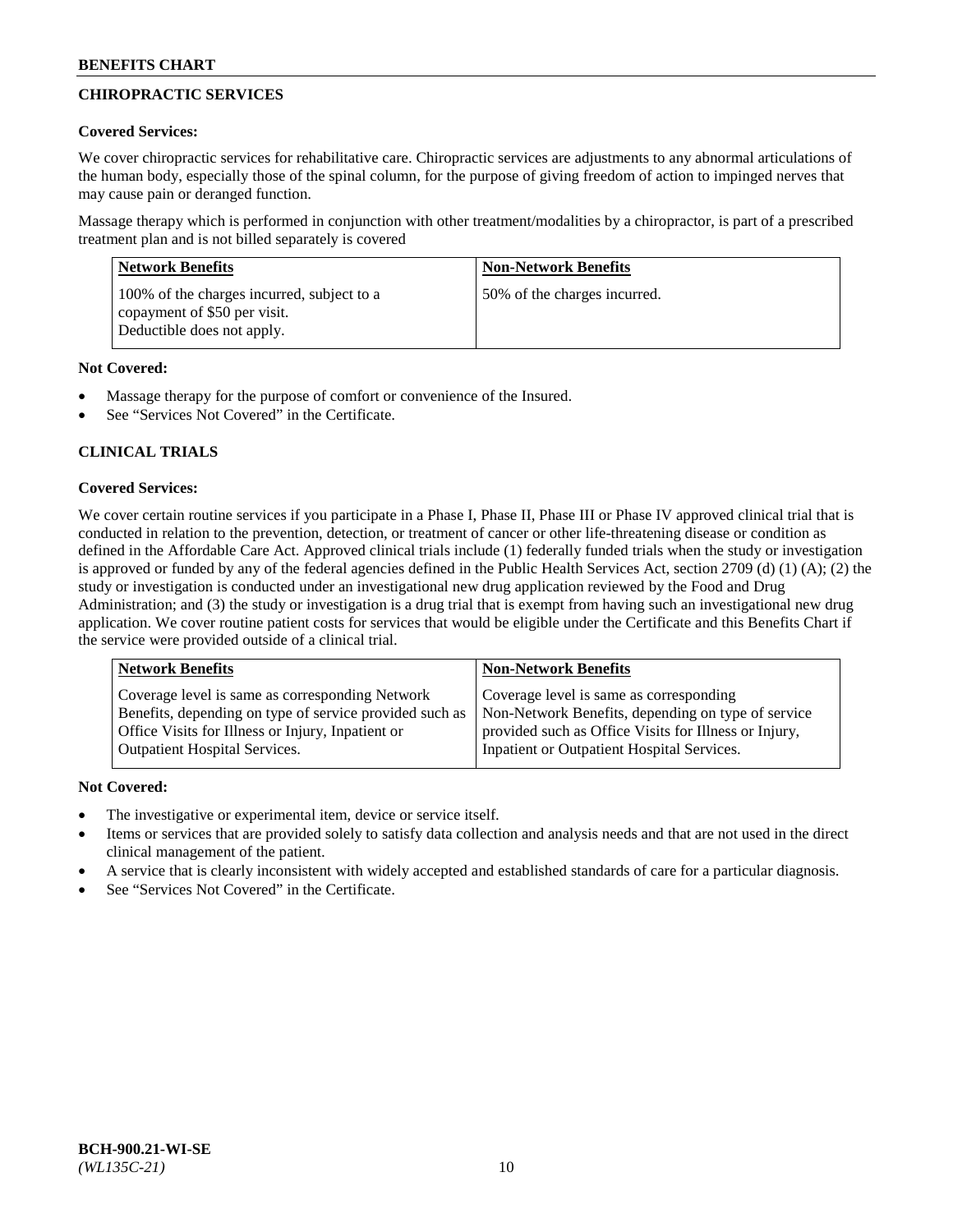# **DENTAL SERVICES**

## **Covered Services:**

We cover services as described below.

**Accidental Dental Services:** We cover dentally necessary services to treat and restore damage done to sound, natural, unrestored teeth as a result of an accidental injury. Coverage is for damage caused by external trauma to face and mouth only, not for cracked or broken teeth, which result from biting or chewing. We cover restorations, root canals, crowns and replacement of teeth lost that are directly related to the accident in which the Insured was involved. We cover initial exam, x-rays and palliative treatment including extractions, and other oral surgical procedures directly related to the accident. Subsequent treatment must be initiated within the policies time-frame and must be directly related to the accident. We do not cover restoration and replacement of teeth that are not "sound and natural" at the time of the accident.

Full mouth rehabilitations to correct occlusion (bite) and malocclusion (misaligned teeth not due to the accident) are not covered.

When an implant-supported dental prosthetic treatment is pursued, the accidental dental benefit will be applied to the prosthetic procedure. Benefits are limited to the amount that would be paid toward the placement of a removable dental prosthetic appliance that could be used in the absence of implant treatment. Care must be provided or pre-authorized by a HealthPartners dentist.

| <b>Network Benefits</b>      | <b>Non-Network Benefits</b>  |
|------------------------------|------------------------------|
| 70% of the charges incurred. | 50% of the charges incurred. |

For all accidental dental services, treatment and/or restoration must be initiated within six months of the date of the injury. Coverage is limited to the initial course of treatment and/or initial restoration. Services must be provided within 24 months of the date of injury to be covered.

## **Medical Referral Dental Services**

**Medically Necessary Outpatient Dental Services:** We cover medically necessary outpatient dental services. Coverage is limited to dental services required for treatment of an underlying medical condition, e.g., removal of teeth to complete radiation treatment for cancer of the jaw, cysts and lesions.

| Network Benefits                                                                                         | <b>Non-Network Benefits</b>  |
|----------------------------------------------------------------------------------------------------------|------------------------------|
| 100% of the charges incurred, subject to a<br>copayment of \$50 per visit.<br>Deductible does not apply. | 50% of the charges incurred. |

**Medically Necessary Hospitalization and Anesthesia for Dental Care:** We cover medically necessary hospitalization for dental care. This is limited to charges incurred by an Insured who: (1) is a child under age 5; (2) is severely disabled; (3) has a medical condition, and requires hospitalization or general anesthesia for dental care treatment; or (4) is a child between ages 5 and 12 and care in dental offices has been attempted unsuccessfully and usual methods of behavior modification have not been successful, or when extensive amounts of restorative care, exceeding four appointments, are required. Coverage is limited to facility and anesthesia charges. Oral surgeon/dentist professional fees are not covered. The following are examples, though not all-inclusive, of medical conditions which may require hospitalization for dental services: severe asthma, severe airway obstruction or hemophilia. Hospitalization required due to the behavior of the Insured or due to the extent of the dental procedure is not covered.

| Network Benefits             | <b>Non-Network Benefits</b>  |
|------------------------------|------------------------------|
| 70% of the charges incurred. | 50% of the charges incurred. |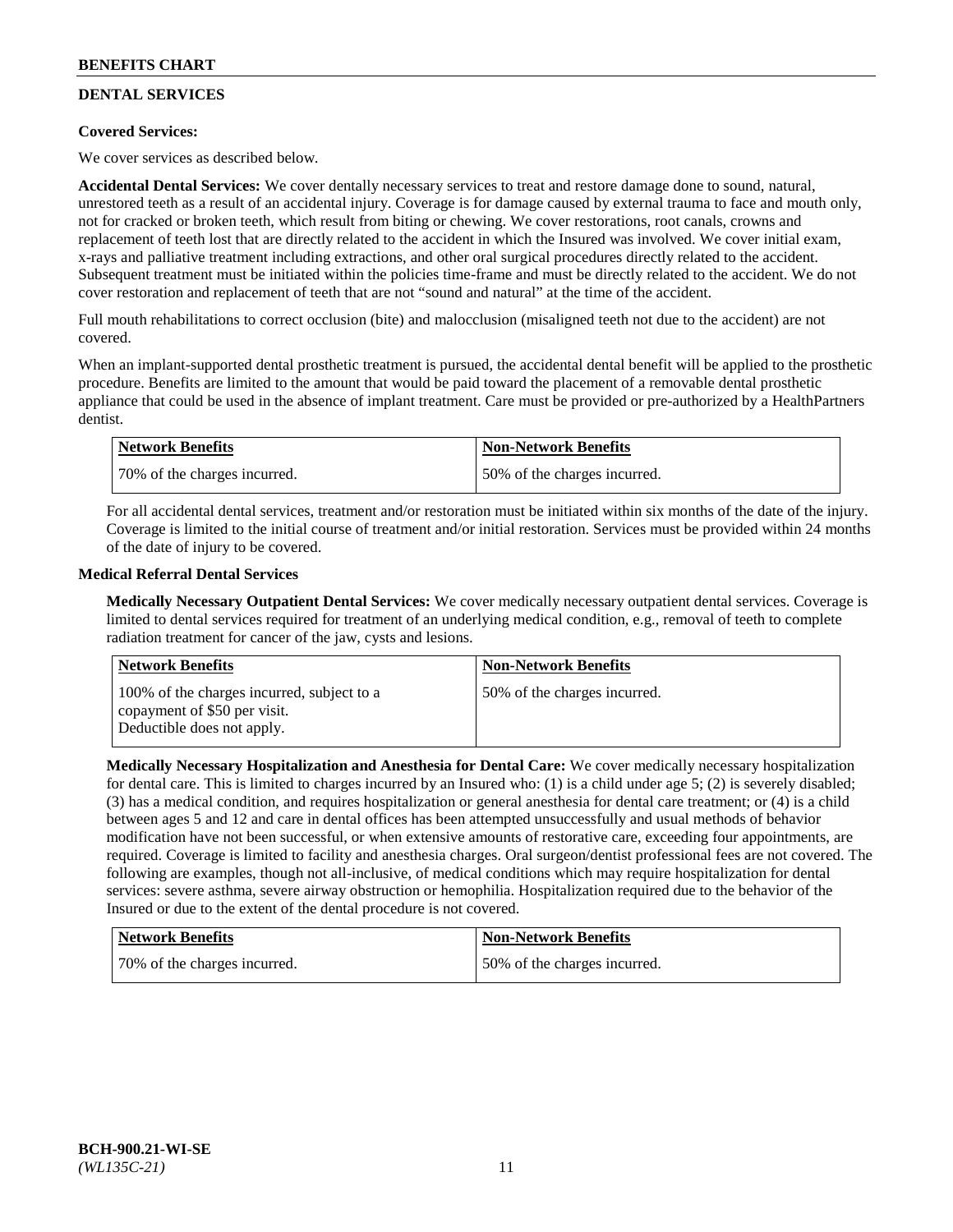**Medical Complications of Dental Care:** We cover medical complications of dental care. Treatment must be medically necessary care and related to medical complications of non-covered dental care, including complications of the head, neck, or substructures.

| <b>Network Benefits</b>                                                                                  | <b>Non-Network Benefits</b>  |
|----------------------------------------------------------------------------------------------------------|------------------------------|
| 100% of the charges incurred, subject to a<br>copayment of \$50 per visit.<br>Deductible does not apply. | 50% of the charges incurred. |

**Oral Surgery:** We cover oral surgery. Coverage is limited to treatment of medical conditions requiring oral surgery, such as treatment of oral neoplasm, non-dental cysts, fracture of the jaws, trauma of the mouth and jaws, and any other oral surgery procedures provided as medically necessary dental services.

| <b>Network Benefits</b>                                                                                  | <b>Non-Network Benefits</b>  |
|----------------------------------------------------------------------------------------------------------|------------------------------|
| 100% of the charges incurred, subject to a<br>copayment of \$50 per visit.<br>Deductible does not apply. | 50% of the charges incurred. |

**Treatment of Cleft Lip and Cleft Palate:** We cover treatment of cleft lip and cleft palate of a dependent child, including orthodontic treatment and oral surgery directly related to the cleft. Dental services which are not required for the treatment of cleft lip or cleft palate are not covered. If a dependent child covered under the Certificate and Benefits Chart is also covered under a dental plan which includes orthodontic services, that dental plan shall be considered primary for the necessary orthodontic services. Oral appliances are subject to the same copayment, conditions and limitations as durable medical equipment.

| Coverage level is same as corresponding<br>Non-Network Benefits, depending on type of service<br>provided, such as Office Visits for Illness or Injury,<br>Inpatient or Outpatient Hospital Services. |
|-------------------------------------------------------------------------------------------------------------------------------------------------------------------------------------------------------|
|                                                                                                                                                                                                       |

**Treatment of Temporomandibular Disorder (TMD) and Craniomandibular Disorder (CMD):** We cover diagnostic procedures, surgical treatment and non-surgical treatment (including intraoral splint therapy devices) for temporomandibular disorder (TMD) and craniomandibular disorder (CMD), which is medically necessary care. Dental services which are not required to directly treat TMD or CMD are not covered.

| <b>Network Benefits</b>                                                                                  | <b>Non-Network Benefits</b>  |
|----------------------------------------------------------------------------------------------------------|------------------------------|
| 100% of the charges incurred, subject to a<br>copayment of \$50 per visit.<br>Deductible does not apply. | 50% of the charges incurred. |

## **Not Covered:**

- Dental treatment, procedures or services not listed in this Benefits Chart.
- Accident-related dental services if treatment is: (1) provided to teeth which are not sound and natural; (2) to teeth which have been restored; (3) initiated beyond six months from the date of the injury; (4) received beyond the initial treatment or restoration; or (5) received beyond 24 months from the date of injury.
- Oral surgery to remove wisdom teeth.
- Orthognathic treatment or procedures and all related services.
- See "Services Not Covered" in the Certificate.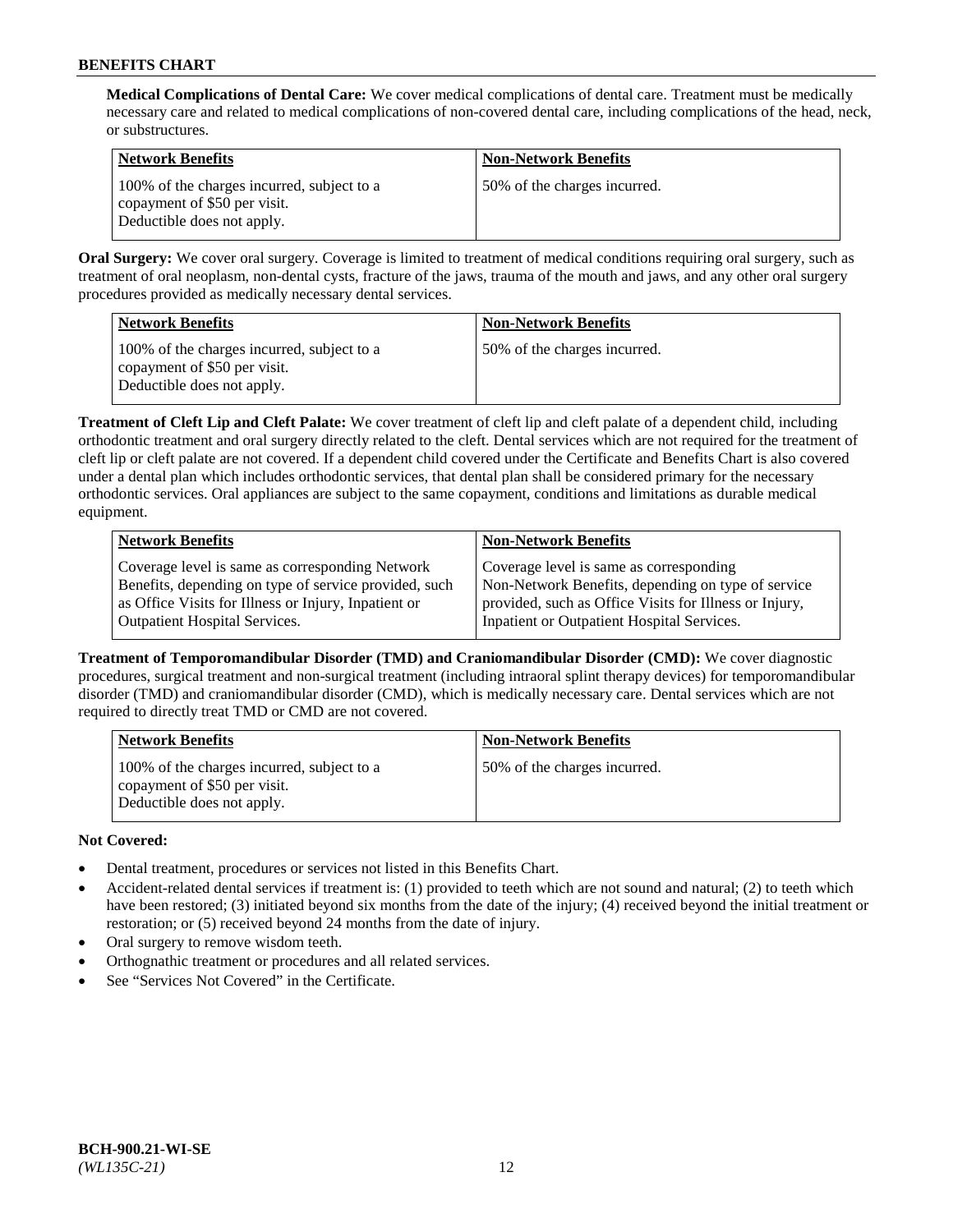## **DIAGNOSTIC IMAGING SERVICES**

### **Covered Services:**

We cover diagnostic imaging, when ordered by a provider and provided in a clinic or outpatient hospital facility.

For Network Benefits, non-emergent, scheduled outpatient Magnetic Resonance Imaging (MRI) and Computed Tomography (CT) must be provided at a designated facility. Your physician or facility will obtain or verify prior authorization for these services, as needed.

We cover services provided in a clinic or outpatient hospital facility. To see the benefit level for inpatient hospital or skilled nursing facility services, see benefits under "Inpatient Hospital and Skilled Nursing Facility Services".

### **Outpatient Magnetic Resonance Imaging (MRI) and Computed Tomography (CT)**

| <b>Network Benefits</b>      | <b>Non-Network Benefits</b>  |
|------------------------------|------------------------------|
| 70% of the charges incurred. | 50% of the charges incurred. |

### **All Other Outpatient Diagnostic Imaging Services**

#### **Services for Illness or Injury**

| Network Benefits             | <b>Non-Network Benefits</b>  |
|------------------------------|------------------------------|
| 70% of the charges incurred. | 50% of the charges incurred. |

### **Preventive Services (MRI/CT procedures are not considered preventive)**

Diagnostic imaging services associated with preventive services are covered at the benefit level shown in the "Preventive Services" section of this Benefits Chart.

### **Not Covered:**

See "Services Not Covered" in the Certificate.

## **DURABLE MEDICAL EQUIPMENT, PROSTHETICS, ORTHOTICS AND SUPPLIES**

#### **Covered Services:**

We cover equipment and services, as described below.

We cover durable medical equipment and services, prosthetics, orthotics and supplies, subject to the limitations below, including certain disposable supplies, enteral feedings and the following diabetic supplies and equipment: glucose monitors, insulin pumps limited to the purchase of one pump per year, syringes, blood and urine test strips and other diabetic supplies as deemed medically appropriate and necessary, for Insureds with gestational, Type I or Type II diabetes.

We cover external hearing aids, cochlear implants, and related treatment prescribed by a physician or by a licensed audiologist for Insureds under 18 years of age who have hearing loss.

We also cover basic hearing aids for Insureds age 18 or older for the correction of a hearing impairment.

Osseointegrated or bone-anchored hearing aids are only covered for Insureds who have hearing loss that is not correctable by any other procedure.

Hearing aids are limited to one basic, standard hearing aid for each ear every three years.

A basic hearing aid is defined as a hearing device that consists of a microphone, amplifier, volume control, battery and receiver, which is up to date using the latest technology. It does not include upgrades above and beyond the functionality of a basic hearing aid, including, but not limited to, hearing improvements for group settings, background noise, Bluetooth/remote control functionality, or extended warranties. Charges for upgrades above the cost of a basic, standard hearing aid are not covered.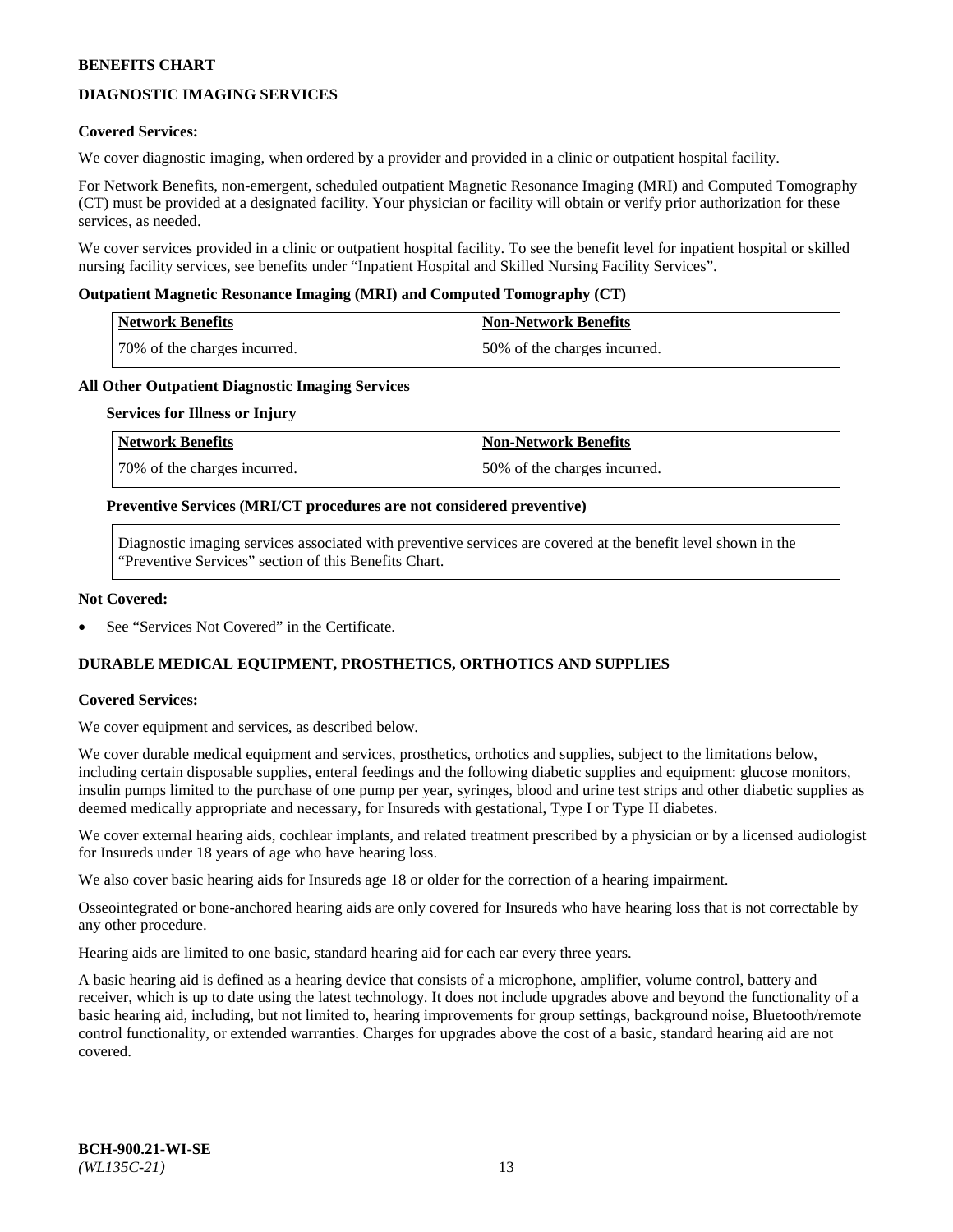### **Diabetic Supplies Purchased at a Pharmacy**

| <b>Network Benefits</b>                                    | <b>Non-Network Benefits</b>  |
|------------------------------------------------------------|------------------------------|
| 70% of the charges incurred.<br>Deductible does not apply. | 50% of the charges incurred. |

#### **Diabetic Supplies Purchased from a Non-Pharmacy Provider**

| <b>Network Benefits</b>                                              | <b>Non-Network Benefits</b>  |
|----------------------------------------------------------------------|------------------------------|
| 70% of the charges incurred if purchased from an<br>approved vendor. | 50% of the charges incurred. |

#### **Special Dietary Treatment for Phenylketonuria (PKU) if it meets our medical coverage criteria**

| Network Benefits                                           | <b>Non-Network Benefits</b>  |
|------------------------------------------------------------|------------------------------|
| 70% of the charges incurred.<br>Deductible does not apply. | 50% of the charges incurred. |

### **Oral Amino Acid Based Elemental Formula if it meets our Medical Coverage Criteria**

| Network Benefits             | <b>Non-Network Benefits</b>  |
|------------------------------|------------------------------|
| 70% of the charges incurred. | 50% of the charges incurred. |

## **All Other Durable Medical Equipment, Prosthetics, Orthotics and Supplies**

| <b>Network Benefits</b>      | <b>Non-Network Benefits</b>  |
|------------------------------|------------------------------|
| 70% of the charges incurred. | 50% of the charges incurred. |

#### **Limitations:**

Coverage of durable medical equipment is limited by the following:

- No more than a 93-day supply of diabetic supplies are covered and dispensed at a time.
- Payment will not exceed the cost of an alternate piece of equipment or service that is effective and medically necessary.
- For prosthetic benefits, other than oral appliances for cleft lip and cleft palate, payment will not exceed the cost of an alternate piece of equipment or service that is effective, medically necessary and enables Insureds to conduct standard
- activities of daily living. We reserve the right to determine if an item will be approved for rental vs. purchase.
- We require that certain diabetic supplies and equipment be purchased at a pharmacy.
- Diabetic supplies and equipment are limited to certain models and brands.
- Durable medical equipment and supplies must be obtained or repaired by approved vendors.
- Covered services and supplies are based on established medical policies which are subject to periodic review and modification by the medical or dental directors. Our medical policy for diabetic supplies includes information on our required models and brands. These medical policies (medical coverage criteria) are available by calling Member Services, or logging on to your "*my*HealthPartners" account a[t healthpartners.com.](https://www.healthpartners.com/hp/index.html)

## **Not Covered:**

Items which are not eligible for coverage include, but are not limited to:

- Replacement or repair of any covered items, if the items are (i) damaged or destroyed by misuse, abuse or carelessness, (ii) lost; or (iii) stolen.
- Duplicate or similar items.
- Labor and related charges for repair of any covered items which are more than the cost of replacement by an approved vendor.
- Sales tax, mailing, delivery charges, service call charges.
- Items which are primarily educational in nature or for hygiene, vocation, comfort, convenience or recreation.
- Communication aids or devices: equipment to create, replace or augment communication abilities including, but not limited to, speech processors, receivers, communication boards, or computer or electronic assisted communication.

#### **BCH-900.21-WI-SE**  *(WL135C-21)* 14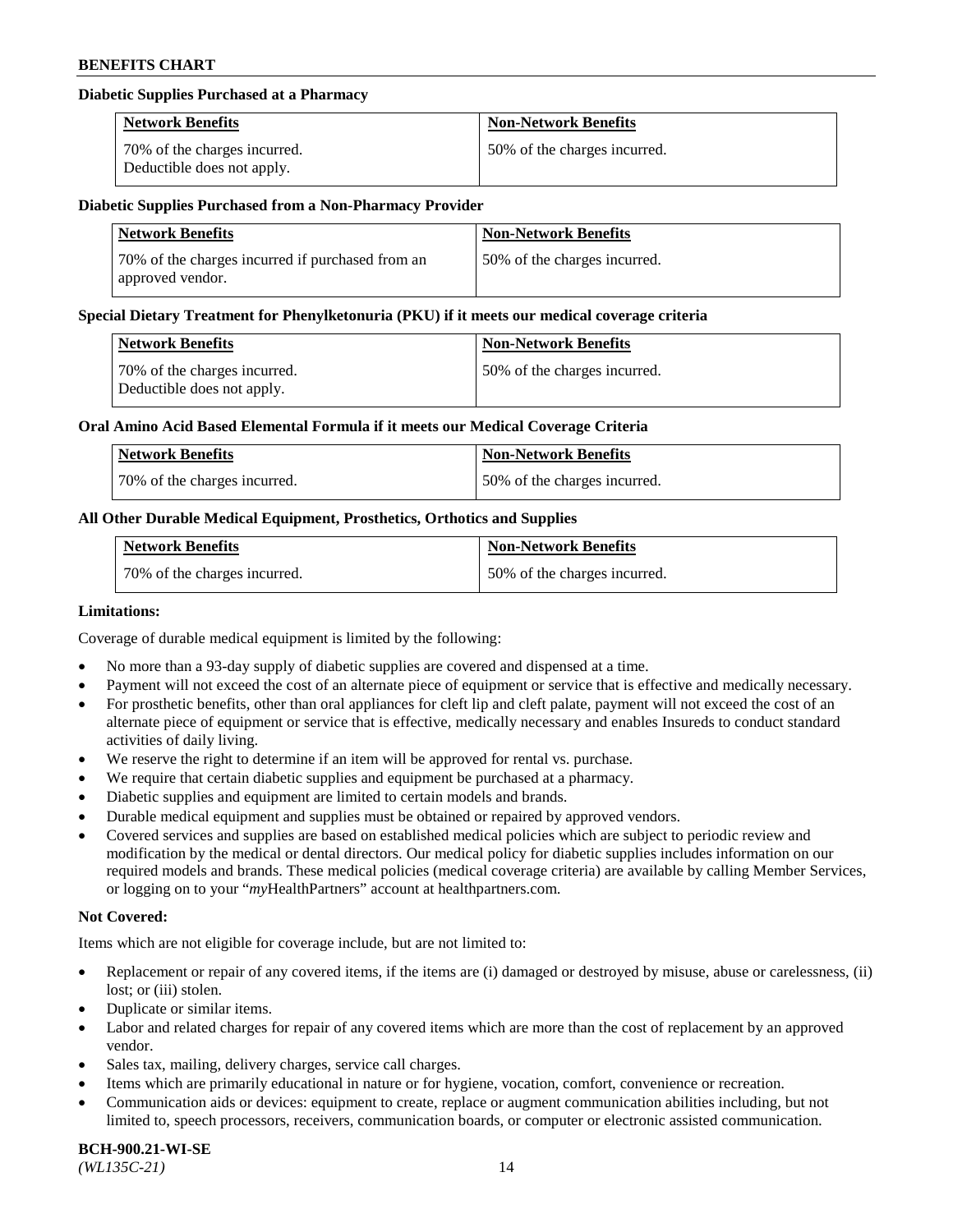- Implantable and osseointegrated or bone-anchored hearing aids and their fitting, except as specifically described in this Benefits Chart. This exclusion does not apply to cochlear implants.
- Eyeglasses, contact lenses and their fitting, measurement and adjustment, except as specifically described in this Benefits Chart.
- Hair prostheses (wigs).
- Household equipment which primarily has customary uses other than medical, such as, but not limited to, exercise cycles, air purifiers, central or unit air conditioners, water purifiers, non-allergenic pillows, mattresses or waterbeds.
- Household fixtures including, but not limited to, escalators or elevators, ramps, swimming pools and saunas.
- Modifications to the structure of the home including, but not limited to, wiring, plumbing or charges for installation of equipment.
- Vehicle, car or van modifications including, but not limited to, hand brakes, hydraulic lifts and car carrier.
- Rental equipment while owned equipment is being repaired by non-contracted vendors, beyond one month rental of medically necessary equipment.
- Other equipment and supplies, including but not limited to assistive devices, that we determine are not eligible for coverage.
- See "Services Not Covered" in the Certificate.

## **EMERGENCY AND URGENTLY NEEDED CARE SERVICES**

### **Covered Services:**

We cover services for emergency care and urgently needed care if the services are otherwise eligible for coverage under the Certificate.

**Urgently Needed Care.** These are services to treat an unforeseen illness or injury that:

- are required in order to prevent a serious deterioration in your health; and
- cannot be delayed until the next available clinic or office hours.

| <b>Network Benefits</b>                                                                                  | <b>Non-Network Benefits</b> |
|----------------------------------------------------------------------------------------------------------|-----------------------------|
| 100% of the charges incurred, subject to a<br>copayment of \$50 per visit.<br>Deductible does not apply. | See Network Benefits.       |

**Emergency Care.** These are services to treat:

- the sudden, unexpected onset of illness or injury which, if left untreated or unattended until the next available clinic or office hours, would result in hospitalization; or
- a condition requiring professional health services immediately necessary to preserve life or stabilize health.

When reviewing claims for coverage of emergency services, our medical director will take into consideration a reasonable layperson's belief that the circumstances required immediate medical care that could not wait until the next working day or next available clinic appointment.

#### **Emergency Care in a Hospital Emergency Room, including Professional Services of a Physician**

| <b>Network Benefits</b>      | <b>Non-Network Benefits</b> |
|------------------------------|-----------------------------|
| 70% of the charges incurred. | See Network Benefits.       |

#### **Inpatient Emergency Care in a Hospital**

| <b>Network Benefits</b>      | <b>Non-Network Benefits</b> |
|------------------------------|-----------------------------|
| 70% of the charges incurred. | See Network Benefits.       |

### **Not Covered:**

See "Services Not Covered" in the Certificate.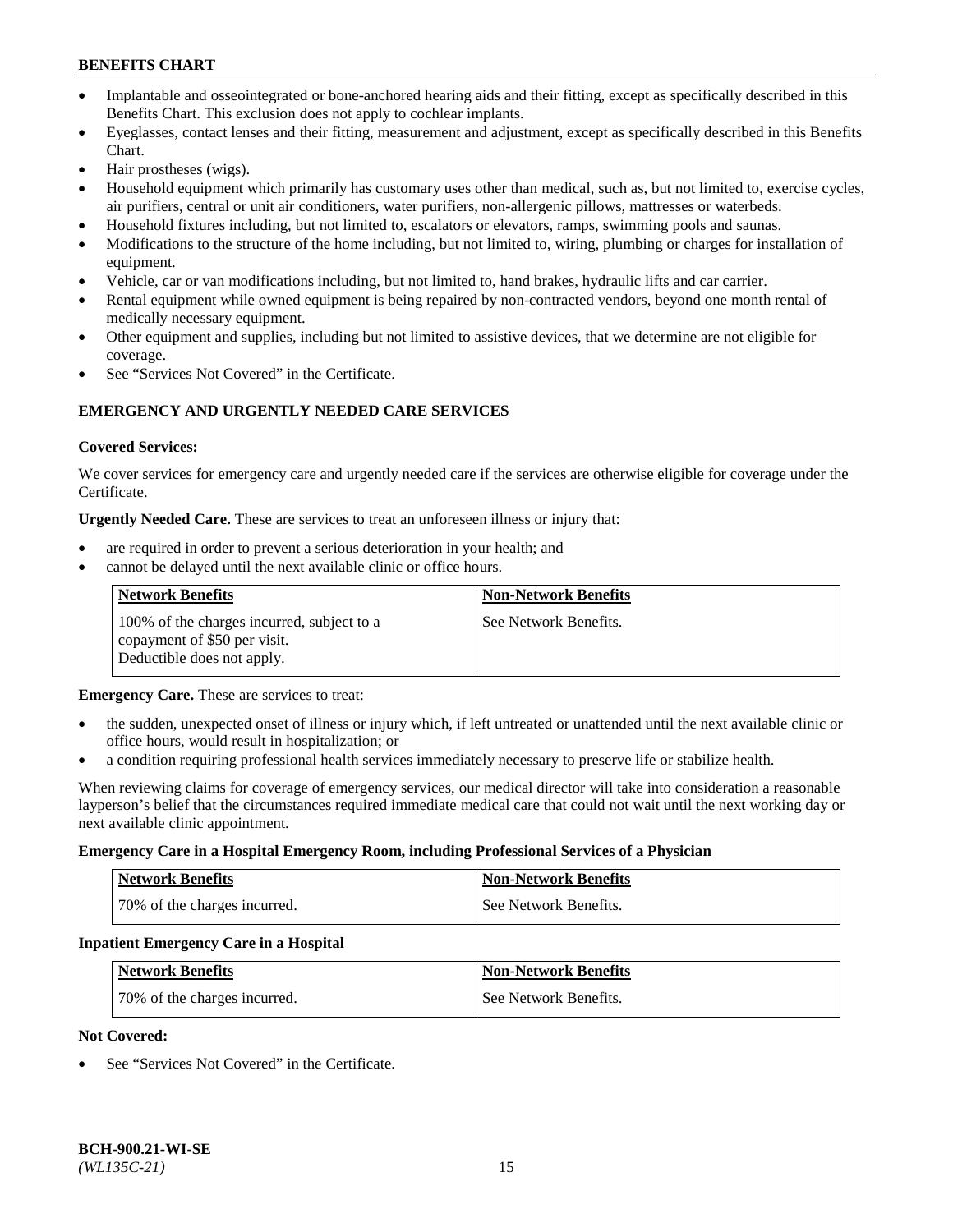## **GENE THERAPY**

## **Covered Services:**

We cover gene therapy treatment if it meets our medical coverage criteria.

| <b>Network Benefits</b>                                                                                                                                                                                 | <b>Non-Network Benefits</b> |
|---------------------------------------------------------------------------------------------------------------------------------------------------------------------------------------------------------|-----------------------------|
| Coverage level is same as corresponding Network<br>Benefits, depending on type of service provided such as<br>Office Visits for Illness or Injury, Inpatient or<br><b>Outpatient Hospital Services.</b> | No coverage.                |

## **Limitations:**

- Gene therapy must be provided by a designated provider.
- Specific types of gene therapy are limited to therapies and conditions specified in our medical coverage criteria.

## **Not Covered:**

See "Services Not Covered" in the Certificate.

## **HEALTH EDUCATION**

### **Covered Services:**

We cover education for preventive services and education for the management of chronic health problems (such as diabetes).

| <b>Network Benefits</b>                                     | <b>Non-Network Benefits</b>  |
|-------------------------------------------------------------|------------------------------|
| 100% of the charges incurred.<br>Deductible does not apply. | 50% of the charges incurred. |

#### **Not Covered:**

See "Services Not Covered" in the Certificate.

## **HOME-BASED HEALTH ASSESSMENT PROGRAM**

#### **Covered Services:**

If you meet our criteria for coverage, you may qualify for our home-based comprehensive health risk assessment program. The program covers a health assessment with a designated nurse practitioner.

| <b>Network Benefits</b>                                     | <b>Non-Network Benefits</b> |
|-------------------------------------------------------------|-----------------------------|
| 100% of the charges incurred.<br>Deductible does not apply. | No coverage.                |

#### **Not Covered:**

See "Services Not Covered" in the Certificate.

## **HOME HEALTH SERVICES**

#### **Covered Services:**

We cover skilled nursing services, physical therapy, occupational therapy, speech therapy, respiratory therapy and other therapeutic services, non-routine prenatal and postnatal services, routine postnatal well child visits, as described in our medical coverage criteria, phototherapy services for newborns, home health aide services and other eligible home health services when provided in your home, if you are homebound (i.e., unable to leave home without considerable effort due to a medical condition). Lack of transportation does not constitute homebound status. For phototherapy services for newborns and high risk prenatal services, supplies and equipment are included.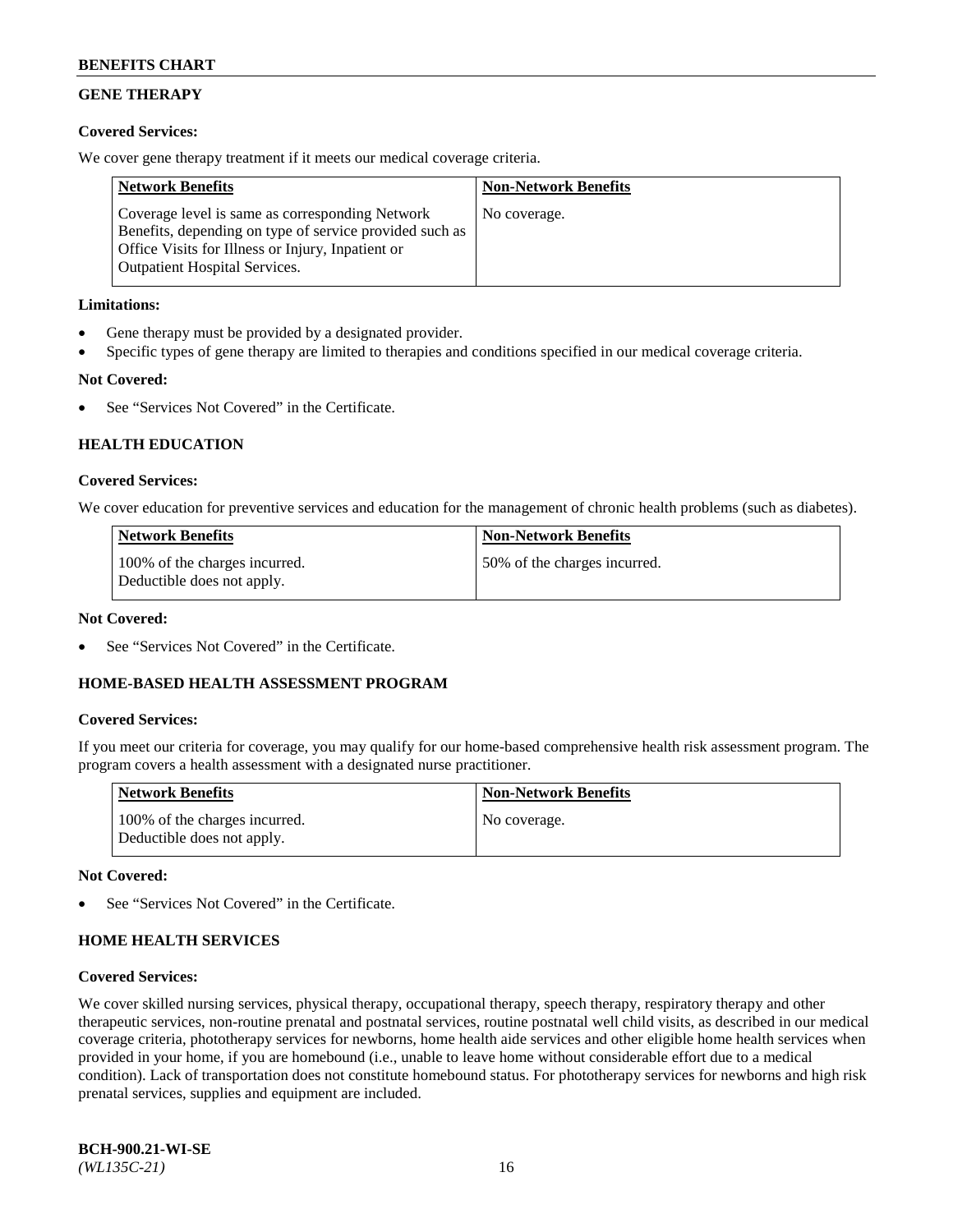We cover total parenteral nutrition/intravenous ("TPN/IV") therapy, equipment, supplies and drugs in connection with IV therapy. IV line care kits are covered under Durable Medical Equipment.

We cover palliative care benefits. Palliative care includes symptom management, education and establishing goals of care. We waive the requirement that you be homebound for a limited number of home visits for palliative care (as shown in this Benefits Chart), if you have a life-threatening, non-curable condition which has a prognosis of survival of two years or less. Additional palliative care visits are eligible under the home health services benefit if you are homebound and meet all other requirements defined in this section.

You do not need to be homebound to receive total parenteral nutrition/intravenous ("TPN/IV") therapy.

Home health services are eligible and covered only when:

- medically necessary; and
- provided as rehabilitative care, terminal care or maternity care; and
- ordered by a physician, and included in the written home care plan.

## **Physical Therapy, Occupational Therapy, Speech Therapy, Respiratory Therapy, Home Health Aide Services and Palliative Care**

*Primary Care Providers*

| <b>Network Benefits</b>                                                                                  | <b>Non-Network Benefits</b>  |
|----------------------------------------------------------------------------------------------------------|------------------------------|
| 100% of the charges incurred, subject to a<br>copayment of \$30 per visit.<br>Deductible does not apply. | 50% of the charges incurred. |

#### *Specialty Care Providers*

| Network Benefits                                                                                         | <b>Non-Network Benefits</b>  |
|----------------------------------------------------------------------------------------------------------|------------------------------|
| 100% of the charges incurred, subject to a<br>copayment of \$50 per visit.<br>Deductible does not apply. | 50% of the charges incurred. |

If more than one home health visit occurs in a day, a separate copayment applies to each. For example, if an occupational therapist and a physical therapist visit an Insured in the same day, a separate copayment will be charged for each visit.

#### **TPN/IV Therapy, Skilled Nursing Services, Non-Routine Prenatal/Postnatal Services, and Phototherapy**

| <b>Network Benefits</b>                                     | <b>Non-Network Benefits</b>  |
|-------------------------------------------------------------|------------------------------|
| 100% of the charges incurred.<br>Deductible does not apply. | 50% of the charges incurred. |

Each 24-hour visit (or shifts up to 24-hour visits) equals one visit and counts toward the Maximum visits for all other services shown below. Any visit that lasts less than 24 hours regardless of the length of the visit, will count as one visit toward the Maximum visits for all other services shown below. All visits must be medically necessary and benefit eligible.

### **Routine Prenatal/Postnatal Services and Child Health Supervision Services**

| <b>Network Benefits</b>                                     | <b>Non-Network Benefits</b>  |
|-------------------------------------------------------------|------------------------------|
| 100% of the charges incurred.<br>Deductible does not apply. | 50% of the charges incurred. |

## **Maximum Visits for Palliative Care**

If you are eligible to receive palliative care in the home and you are not homebound, there is a maximum of 12 visits per calendar year.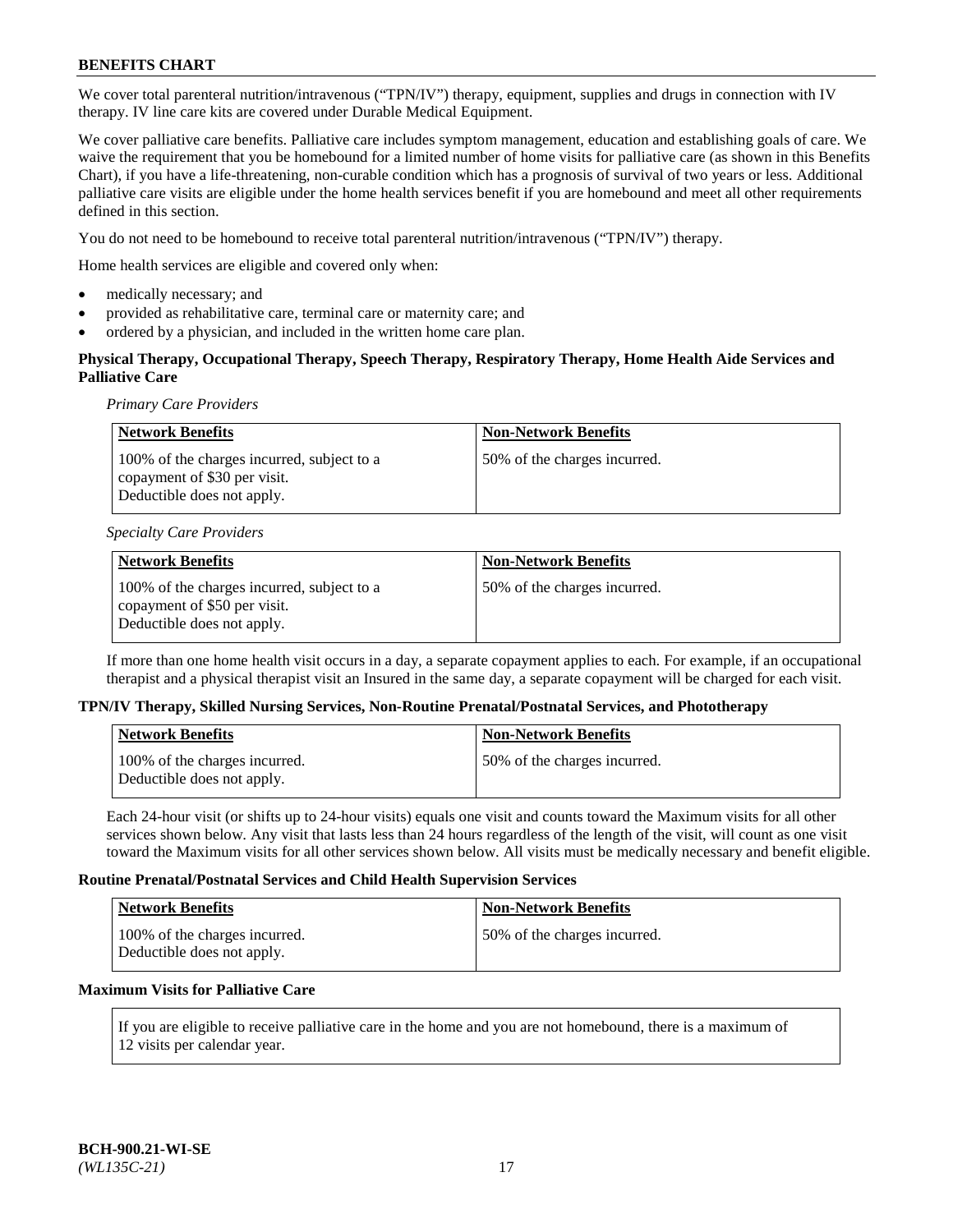## **Maximum Visits for All Services Other Than Palliative Care**

| <b>Network Benefits</b>      | <b>Non-Network Benefits</b>  |
|------------------------------|------------------------------|
| 60 visits per calendar year. | 30 visits per calendar year. |

Each visit provided under the Network Benefits and Non-Network Benefits counts toward the maximums shown under both Maximum visits sections. The routine postnatal well child visits do not count toward the visit limit.

#### **Limitations:**

- Home health services are not provided as a substitute for a primary caregiver in the home or as relief (respite) for a primary caregiver in the home. We will not reimburse family members or residents in your home for the above services.
- A service shall not be considered a skilled nursing service merely because it is performed by, or under the direct supervision of, a licensed nurse. Where a service (such as tracheotomy suctioning or ventilator monitoring) or like services, can be safely and effectively performed by a non-medical person (or self-administered), without the direct supervision of a licensed nurse, the service shall not be regarded as a skilled nursing service, whether or not a skilled nurse actually provides the service. The unavailability of a competent person to provide a non-skilled service shall not make it a skilled service when a skilled nurse provides it. Only the skilled nursing component of so-called "blended" services (i.e. services which include skilled and non-skilled components) are covered under this Benefits Chart.

#### **Not Covered:**

- Financial or legal counseling services.
- Housekeeping or meal services in your home.
- Private duty nursing services.
- Services provided by a family member or enrollee, or a resident in the enrollee's home.
- Vocational rehabilitation and recreational or educational therapy. Recreation therapy is therapy provided solely for the purpose of recreation, including, but not limited to: (a) requests for physical therapy or occupational therapy to improve athletic ability, and (b) braces or guards to prevent sports injuries.
- See "Services Not Covered" in the Certificate.

## **HOME HOSPICE SERVICES**

#### **Applicable Definitions:**

**Part-time.** This is up to two hours of service per day, more than two hours is considered continuous care.

**Continuous Care.** This is from two to twelve hours of service per day provided by a registered nurse, licensed practical nurse, or home health aide, during a period of crisis in order to maintain a terminally ill patient at home.

**Appropriate Facility.** This is a nursing home, hospice residence, or other inpatient facility.

**Custodial Care Related to Hospice Services.** This means providing assistance in the activities of daily living and the care needed by a terminally ill patient which can be provided by primary caregiver (i.e., family member or friend) who is responsible for the patient's home care.

#### **Covered Services:**

**Home Hospice Program.** We cover the services described below if you are terminally ill and accepted as a home hospice program participant. You must meet the eligibility requirements of the program, and elect to receive services through the home hospice program. The services will be provided in your home, with inpatient care available when medically necessary as described below. If you elect to receive hospice services, you do so in lieu of curative treatment for your terminal illness for the period you are enrolled in the home hospice program.

**Eligibility:** In order to be eligible to be enrolled in the home hospice program, you must: (1) be a terminally ill patient (prognosis of six months or less); (2) have chosen a palliative treatment focus (i.e., emphasizing comfort and supportive services rather than treatment attempting to cure the disease or condition); and (3) continue to meet the terminally ill prognosis as reviewed by our medical director or his or her designee over the course of care. You may withdraw from the home hospice program at any time.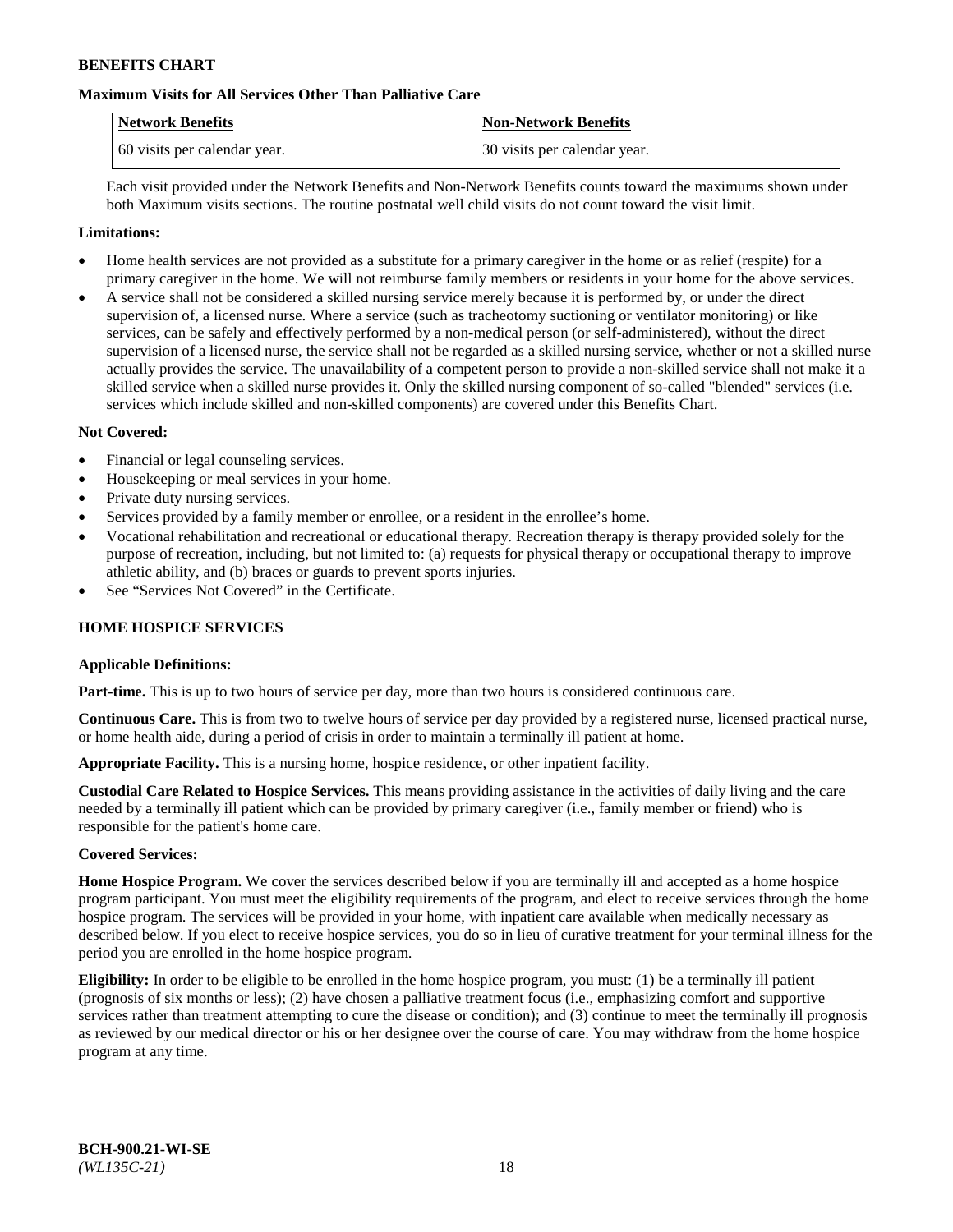**Eligible Services:** Hospice services include the following services provided in accordance with an approved hospice treatment plan.

- Home Health Services:
	- o Part-time care provided in your home by an interdisciplinary hospice team (which may include a physician, nurse, social worker, and spiritual counselor) and medically necessary home health services are covered.
	- o One or more periods of continuous care in your home or in a setting which provides day care for pain or symptom management, when medically necessary, will be covered.
- Inpatient Services: We cover medically necessary inpatient services.
- Other Services:
	- o Respite care is covered for care in your home or in an appropriate facility, to give your primary caregivers (i.e., family members or friends) rest and/or relief when necessary in order to maintain a terminally ill patient at home.
	- o Medically necessary medications for pain and symptom management.
	- Semi-electric hospital beds and other durable medical equipment are covered.
	- o Emergency and non-emergency care is covered.

| <b>Network Benefits</b>                                     | <b>Non-Network Benefits</b>  |
|-------------------------------------------------------------|------------------------------|
| 100% of the charges incurred.<br>Deductible does not apply. | 50% of the charges incurred. |

Respite care is limited to 5 days per episode, and respite care and continuous care combined are limited to 30 days.

### **Not Covered:**

- Financial or legal counseling services.
- Housekeeping or meal services in your home.
- Custodial or maintenance care related to hospice services, whether provided in the home or in a nursing home.
- Any service not specifically described as covered services under this home hospice services benefits.
- Any services provided by members of your family or residents in your home.
- See "Services Not Covered" in the Certificate.

## **HOSPITAL AND SKILLED NURSING FACILITY SERVICES**

#### **Covered Services:**

We cover services as described below.

#### **Medical or Surgical Hospital Services**

**Inpatient Hospital Services:** We cover the following medical or surgical services, for the treatment of acute illness or injury, which require the level of care only provided in an acute care facility. These services must be authorized by a physician.

Inpatient hospital services include: room and board; the use of operating or maternity delivery rooms; intensive care facilities; newborn nursery facilities; general nursing care, anesthesia, laboratory and diagnostic imaging services, radiation therapy, physical therapy, prescription drugs or other medications administered during treatment, blood and blood products (unless replaced), and blood derivatives, and other diagnostic or treatment related hospital services; physician and other professional medical and surgical services provided while in the hospital, including gender reassignment surgery that meets medical coverage criteria.

We cover, following a vaginal delivery, a minimum of 48 hours of inpatient care for the mother and newborn child. We cover, following a caesarean section delivery, a minimum of 96 hours of inpatient care for the mother and newborn child.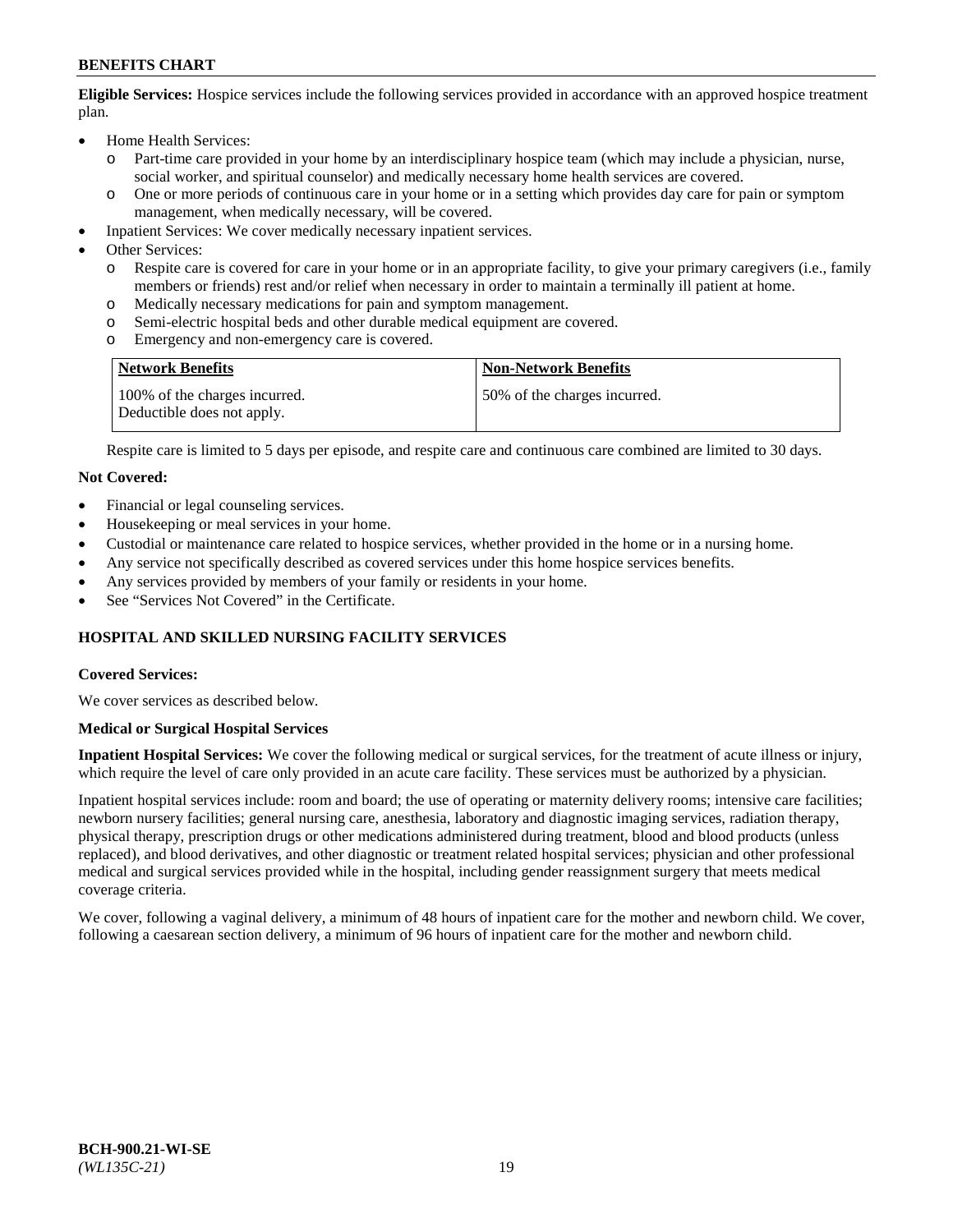Group health plans and health insurance issuers generally may not, under Federal law, restrict benefits for any hospital length of stay in connection with childbirth for the mother of newborn child to less than 48 hours following a vaginal delivery, or less than 96 hours following a caesarean section. However, Federal law generally does not prohibit the mother's or newborn's attending provider, after consulting with the mother, from discharging the mother or her newborn earlier than 48 hours (or 96 hours as applicable). In any case plans and issuers may not, under Federal law, require that a provider obtain authorization from the plan or the insurance issuer for prescribing a length of stay not in excess of 48 hours (or 96 hours).

| Network Benefits             | <b>Non-Network Benefits</b>  |
|------------------------------|------------------------------|
| 70% of the charges incurred. | 50% of the charges incurred. |

Each Insured's admission or confinement, including that of a newborn child, is separate and distinct from the admission or confinement of any other Insured.

**Outpatient Hospital, Ambulatory Care or Surgical Facility Services:** We cover the following medical and surgical services, for diagnosis or treatment of illness or injury on an outpatient basis. These services must be authorized by a physician.

Outpatient services include: use of operating rooms, maternity delivery rooms or other outpatient departments, rooms or facilities; and the following outpatient services: general nursing care, anesthesia, laboratory and diagnostic imaging services, radiation therapy, physical therapy, drugs administered during treatment, blood and blood products (unless replaced), and blood derivatives, and other diagnostic or treatment related outpatient services; physician and other professional medical and surgical services provided while an outpatient, including colonoscopies (starting at age 50, or under age 50 for people at high risk of colorectal cancer), and gender reassignment surgery that meets medical coverage criteria.

For Network Benefits, non-emergent, scheduled outpatient Magnetic Resonance Imaging (MRI) and Computed Tomography (CT) must be provided at a designated facility. Your physician or facility will obtain or verify prior authorization for these services, as needed.

To see the benefit level for diagnostic imaging services, laboratory services and physical therapy, see benefits under Diagnostic Imaging Services, Laboratory Services and Physical Therapy in this Benefits Chart.

| <b>Network Benefits</b>      | <b>Non-Network Benefits</b>  |
|------------------------------|------------------------------|
| 70% of the charges incurred. | 50% of the charges incurred. |

## **Skilled Nursing Facility Care:**

We cover room and board, daily skilled nursing and related ancillary services for post-acute treatment and rehabilitative care of illness or injury that meets medical coverage criteria. Rehabilitation services are limited to services where significant measurable progress is expected to occur within a reasonable period of time.

| <b>Network Benefits</b>                      | <b>Non-Network Benefits</b>                  |
|----------------------------------------------|----------------------------------------------|
| 70% of the charges incurred.                 | 150% of the charges incurred.                |
| Limited to a 30 day maximum per confinement. | Limited to a 30 day maximum per confinement. |

Each day of services provided under the Network Benefits and Non-Network Benefits, combined, applies toward the maximum shown above.

## **Not Covered:**

- Services for items for personal convenience, such as television rental, are not covered.
- See "Services Not Covered" in the Certificate.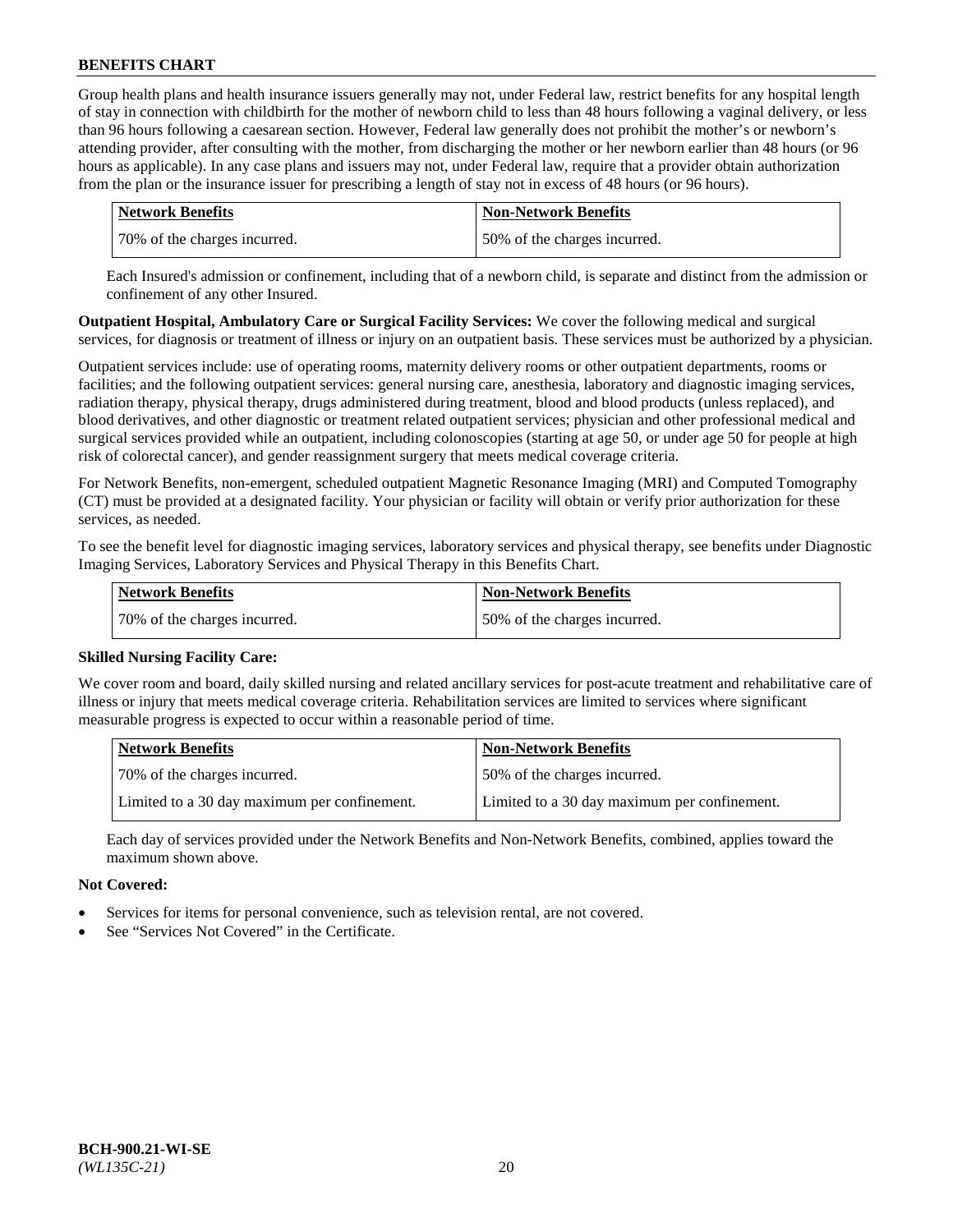# **INFERTILITY SERVICES**

## **Covered Services:**

We cover the diagnosis of infertility. These services include diagnostic procedures and tests provided in connection with an infertility evaluation, office visits and consultations to diagnose infertility.

| Network Benefits                                           | <b>Non-Network Benefits</b>  |
|------------------------------------------------------------|------------------------------|
| 70% of the charges incurred.<br>Deductible does not apply. | 50% of the charges incurred. |

Coverage is limited to office visits and consultations to diagnose infertility. Treatment is not covered.

## **Not Covered:**

- Treatment of infertility, including, but not limited to, office visits, laboratory, diagnostic imaging services, and drugs for the treatment of infertility; assisted reproduction, including, but not limited to, gamete intrafallopian tube transfer (GIFT), zygote intrafallopian tube transfer (ZIFT) intracytoplasmic sperm injection (ICSI), and/or in-vitro fertilization (IVF), and all charges associated with such procedures; reversal of sterilization; artificial insemination; and sperm, ova or embryo acquisition, retrieval or storage; however, we cover office visits and consultations to diagnose infertility.
- Services related to the establishment of surrogate pregnancy and fees for a surrogate.
- See "Services Not Covered" in the Certificate.

## **LABORATORY SERVICES**

### **Covered Services:**

We cover laboratory tests when ordered by a provider and provided in a clinic or outpatient hospital facility. This includes blood tests to detect lead exposure in children between the ages of 6 months and 72 months.

To see the benefit level for inpatient hospital or skilled nursing facility services, see benefits under "Inpatient Hospital and Skilled Nursing Facility Services" in this Benefits Chart.

**Prostate-specific antigen (PSA) test coverage.** We cover prostate cancer screening for men 40 years of age or over who are symptomatic or in a high-risk category and for all men 50 years of age or older. Coverage includes a prostate-specific antigen blood test and a digital rectal examination.

| <b>Network Benefits</b>                                     | <b>Non-Network Benefits</b>   |
|-------------------------------------------------------------|-------------------------------|
| 100% of the charges incurred.<br>Deductible does not apply. | 150% of the charges incurred. |

#### **All other laboratory services**

#### **Services for Illness or Injury**

| <b>Network Benefits</b>                                     | <b>Non-Network Benefits</b>  |
|-------------------------------------------------------------|------------------------------|
| 100% of the charges incurred.<br>Deductible does not apply. | 50% of the charges incurred. |

#### **Preventive Services**

Laboratory services associated with preventive services are covered at the benefit level shown in the "Preventive Services" section of this Benefits Chart.

## **Not Covered:**

See "Services Not Covered" in the Certificate.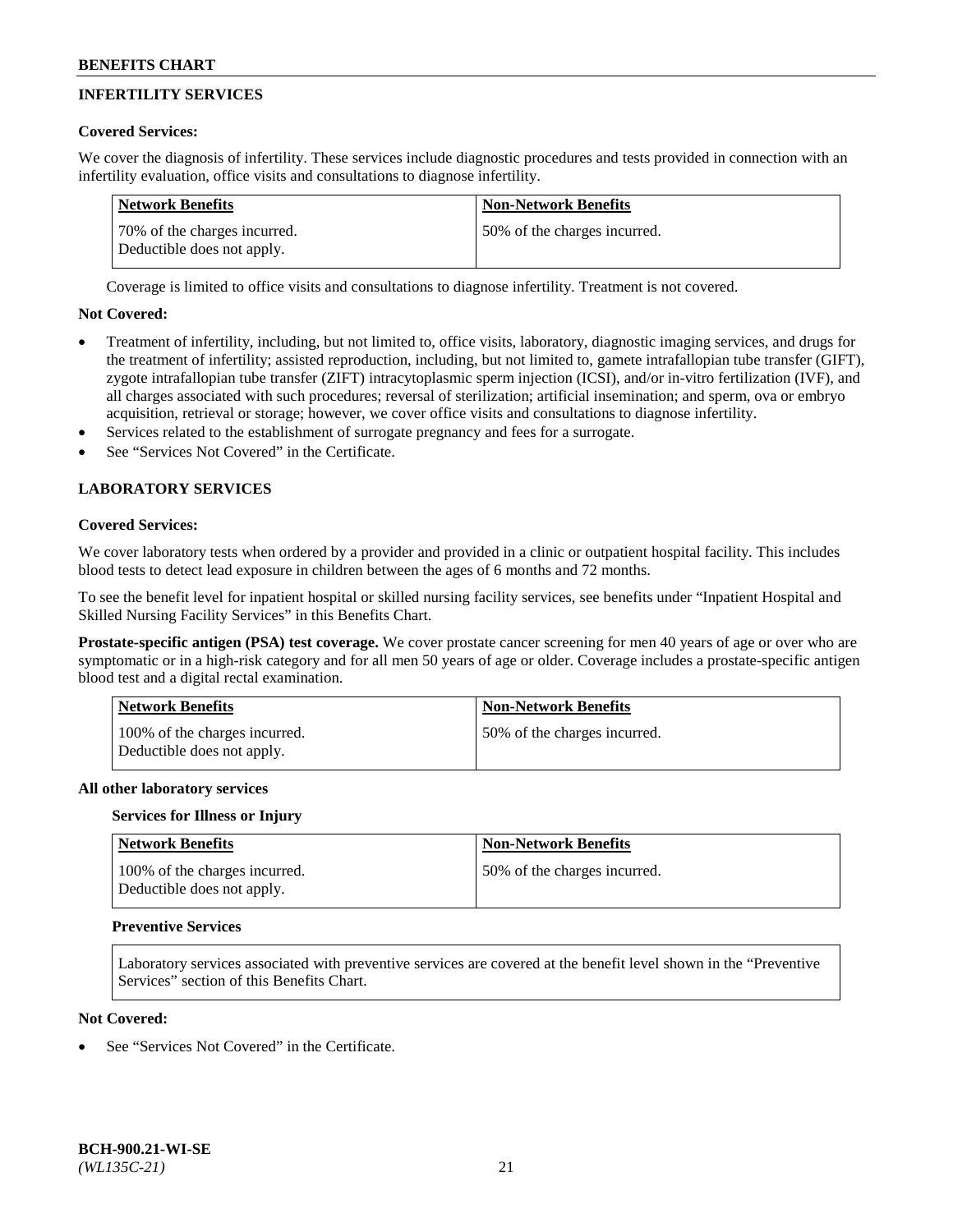# **MASTECTOMY RECONSTRUCTION BENEFIT**

## **Covered Services:**

We cover reconstruction of the breast on which the mastectomy has been performed; surgery and reconstruction of the other breast to produce symmetrical appearance, and prostheses and physical complications of all stages of mastectomy, including lymphedemas.

| <b>Network Benefits</b>                               | <b>Non-Network Benefits</b>                           |
|-------------------------------------------------------|-------------------------------------------------------|
| Coverage level is same as corresponding Network       | Coverage level is same as corresponding Non-Network   |
| Benefits, depending on type of service provided, such | Benefits, depending on type of service provided, such |
| as Office Visits for Illness or Injury, Inpatient or  | as Office Visits for Illness or Injury, Inpatient or  |
| <b>Outpatient Hospital Services.</b>                  | <b>Outpatient Hospital Services.</b>                  |

## **Not Covered:**

See "Services Not Covered" in the Certificate.

# **MEDICATION THERAPY DISEASE MANAGEMENT PROGRAM**

## **Covered Services:**

If you meet our criteria for coverage, you may qualify for our Medication Therapy Disease Management Program.

The program covers consultations with a designated Network pharmacist.

Covered services are based on established medical policies, which are subject to periodic review and modification by the medical directors. These medical policies (medical coverage criteria) are available by calling Member Services, or logging on to your "*my*HealthPartners" account at [healthpartners.com.](http://www.healthpartners.com/)

| Network Benefits                                            | <b>Non-Network Benefits</b> |
|-------------------------------------------------------------|-----------------------------|
| 100% of the charges incurred.<br>Deductible does not apply. | No coverage.                |

### **Not Covered:**

See "Services Not Covered" in the Certificate.

## **OFFICE VISITS FOR ILLNESS OR INJURY**

#### **Covered Services:**

We cover the following when medically necessary: professional medical and surgical services and related supplies, including biofeedback, of physicians and other health care providers; blood and blood products (unless replaced) and blood derivatives.

We cover diagnosis and treatment of illness or injury to the eyes. Where contact or eye glass lenses are prescribed as medically necessary for the post-operative treatment of cataracts or for the treatment of aphakia, or keratoconus, we cover the initial evaluation, lenses and fitting. Insureds must pay for lens replacement beyond the initial pair.

## **Office Visits**

*Primary Care Providers*

| Network Benefits                                                                                         | <b>Non-Network Benefits</b>  |
|----------------------------------------------------------------------------------------------------------|------------------------------|
| 100% of the charges incurred, subject to a<br>copayment of \$30 per visit.<br>Deductible does not apply. | 50% of the charges incurred. |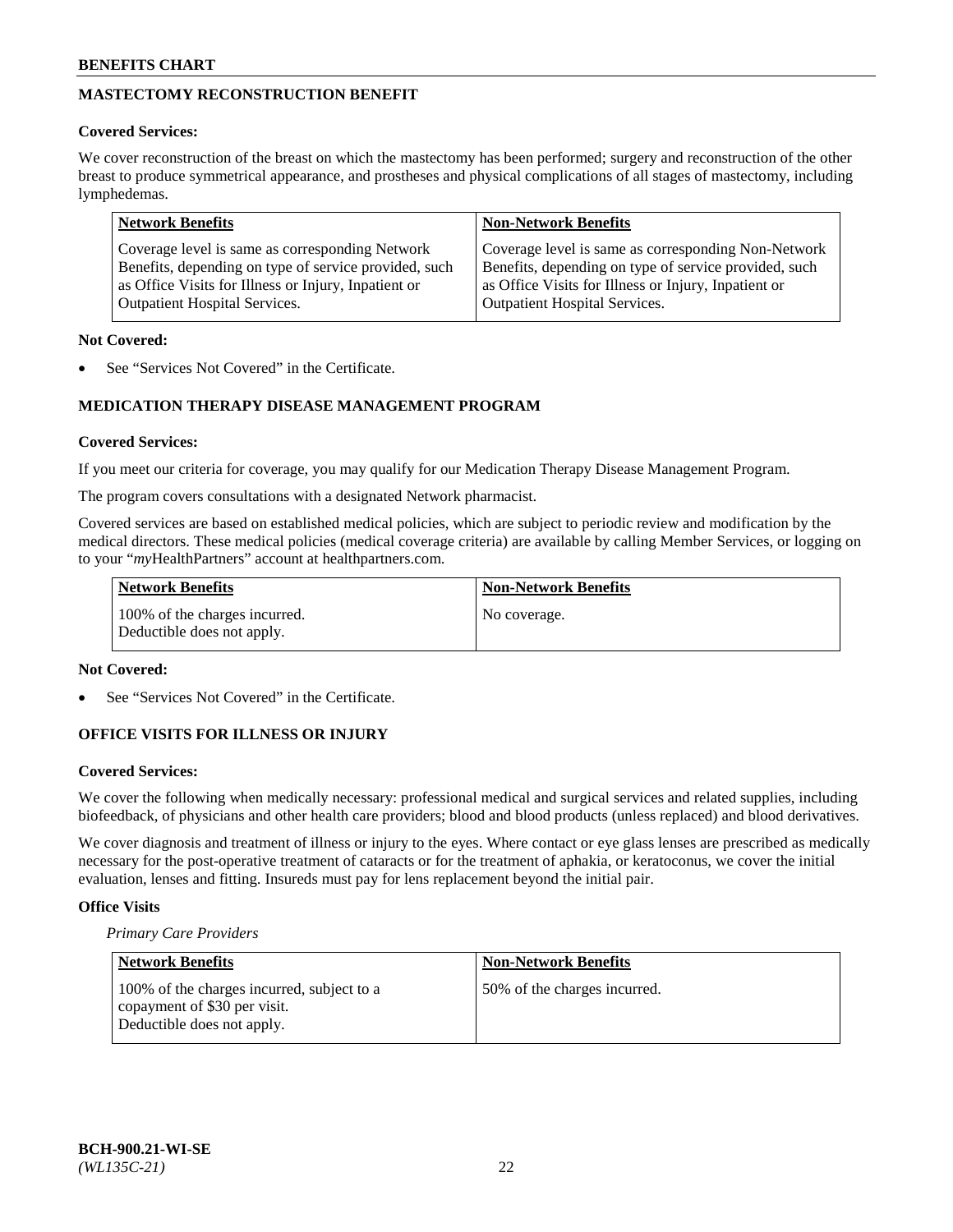*Specialty Care Providers*

| <b>Network Benefits</b>                                                                                  | <b>Non-Network Benefits</b>  |
|----------------------------------------------------------------------------------------------------------|------------------------------|
| 100% of the charges incurred, subject to a<br>copayment of \$50 per visit.<br>Deductible does not apply. | 50% of the charges incurred. |

## **Convenience Clinics**

| <b>Network Benefits</b>                                                                                  | <b>Non-Network Benefits</b>  |
|----------------------------------------------------------------------------------------------------------|------------------------------|
| 100% of the charges incurred, subject to a<br>copayment of \$15 per visit.<br>Deductible does not apply. | 50% of the charges incurred. |

## **Scheduled Telephone Visits**

| <b>Network Benefits</b>                                                                                  | <b>Non-Network Benefits</b>  |
|----------------------------------------------------------------------------------------------------------|------------------------------|
| 100% of the charges incurred, subject to a<br>copayment of \$15 per visit.<br>Deductible does not apply. | 50% of the charges incurred. |

## **E-Visits**

## **Access to Online Care through virtuwell a[t virtuwell.com](https://www.virtuwell.com/)**

| <b>Network Benefits</b>                                     | Non-Network Benefits |
|-------------------------------------------------------------|----------------------|
| 100% of the charges incurred.<br>Deductible does not apply. | Not applicable.      |

## **All Other E-Visits**

| <b>Network Benefits</b>                                                                                  | <b>Non-Network Benefits</b>  |
|----------------------------------------------------------------------------------------------------------|------------------------------|
| 100% of the charges incurred, subject to a<br>copayment of \$15 per visit.<br>Deductible does not apply. | 50% of the charges incurred. |

## **Injections Administered in a Physician's Office, other than immunizations**

## **Allergy Injections**

| <b>Network Benefits</b>                                                                                           | <b>Non-Network Benefits</b>  |
|-------------------------------------------------------------------------------------------------------------------|------------------------------|
| 100% of the charges incurred, subject to a<br>copayment of \$2 per date of service.<br>Deductible does not apply. | 50% of the charges incurred. |

## **All Other Injections**

| <b>Network Benefits</b>                                                                                           | <b>Non-Network Benefits</b>  |
|-------------------------------------------------------------------------------------------------------------------|------------------------------|
| 100% of the charges incurred, subject to a<br>copayment of \$2 per date of service.<br>Deductible does not apply. | 50% of the charges incurred. |

## **Not Covered:**

- Court ordered treatment, except as described in this Benefits Chart. Any resulting court ordered treatment for mental health services will be subject to the Certificate's requirement for medical necessity.
- See "Services Not Covered" in the Certificate.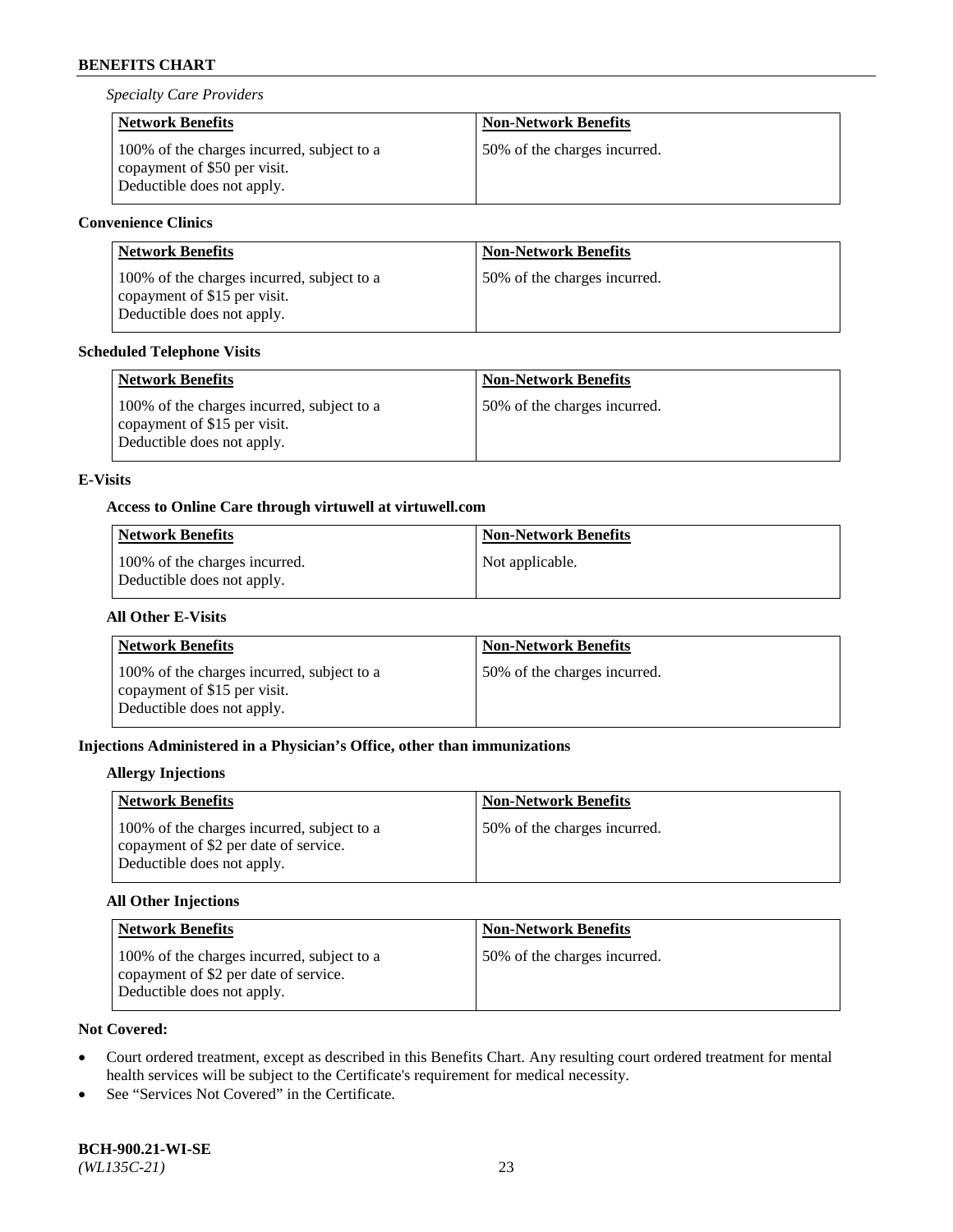# **PEDIATRIC EYEWEAR**

## **Covered Services:**

We cover pediatric eyewear for children under age 19, subject to our medical coverage criteria. Coverage under this provision will continue until the end of the month in which the child turns age 19. These medical policies (medical coverage criteria) are available by calling Member Services, or logging on to your "*my*HealthPartners" account a[t healthpartners.com.](https://www.healthpartners.com/hp/index.html)

| Network Benefits             | <b>Non-Network Benefits</b> |
|------------------------------|-----------------------------|
| 70% of the charges incurred. | No coverage.                |

Limited to one pair of eyeglasses (lenses and frames), or one pair of contact lenses per calendar year.

## **Not Covered:**

See "Services Not Covered" in the Certificate.

## **PHYSICAL THERAPY, OCCUPATIONAL THERAPY, SPEECH THERAPY AND OTHER SPECIFIED THERAPIES**

## **Covered Services:**

We cover the following physical therapy, occupational therapy and speech therapy services:

- Medically necessary rehabilitative care to correct the effects of illness or injury.
- Habilitative care rendered for congenital, developmental or medical conditions which have significantly limited the successful initiation of normal speech and normal motor development.

Massage therapy which is performed in conjunction with other treatment/modalities by a physical or occupational therapist is part of a prescribed treatment plan and is not billed separately is covered.

We cover services provided in a clinic. To see the benefit level for inpatient hospital or skilled nursing facility services, see benefits under "Inpatient Hospital and Skilled Nursing Facility Services".

## **Rehabilitative Care**

| <b>Network Benefits</b>                                                                                                                                                                                   | <b>Non-Network Benefits</b>                                                                                                   |
|-----------------------------------------------------------------------------------------------------------------------------------------------------------------------------------------------------------|-------------------------------------------------------------------------------------------------------------------------------|
| 100% of the charges incurred, subject to a<br>copayment of \$50 per visit.<br>Deductible does not apply.<br>Physical, Occupational and Speech Therapy are<br>limited to 20 visits each per calendar year. | 50% of the charges incurred.<br>Physical, Occupational and Speech Therapy are<br>limited to 20 visits each per calendar year. |

In addition to the services provided above, we cover a minimum of:

- 20 visits per calendar year for pulmonary rehabilitation therapy.
- 36 visits per calendar year for cardiac rehabilitation therapy.
- 30 visits per calendar year for post-cochlear implant aural therapy.
- 20 visits per calendar year for cognitive rehabilitation therapy.

The maximum number of visits is combined for Network Benefits and Non-Network Benefits.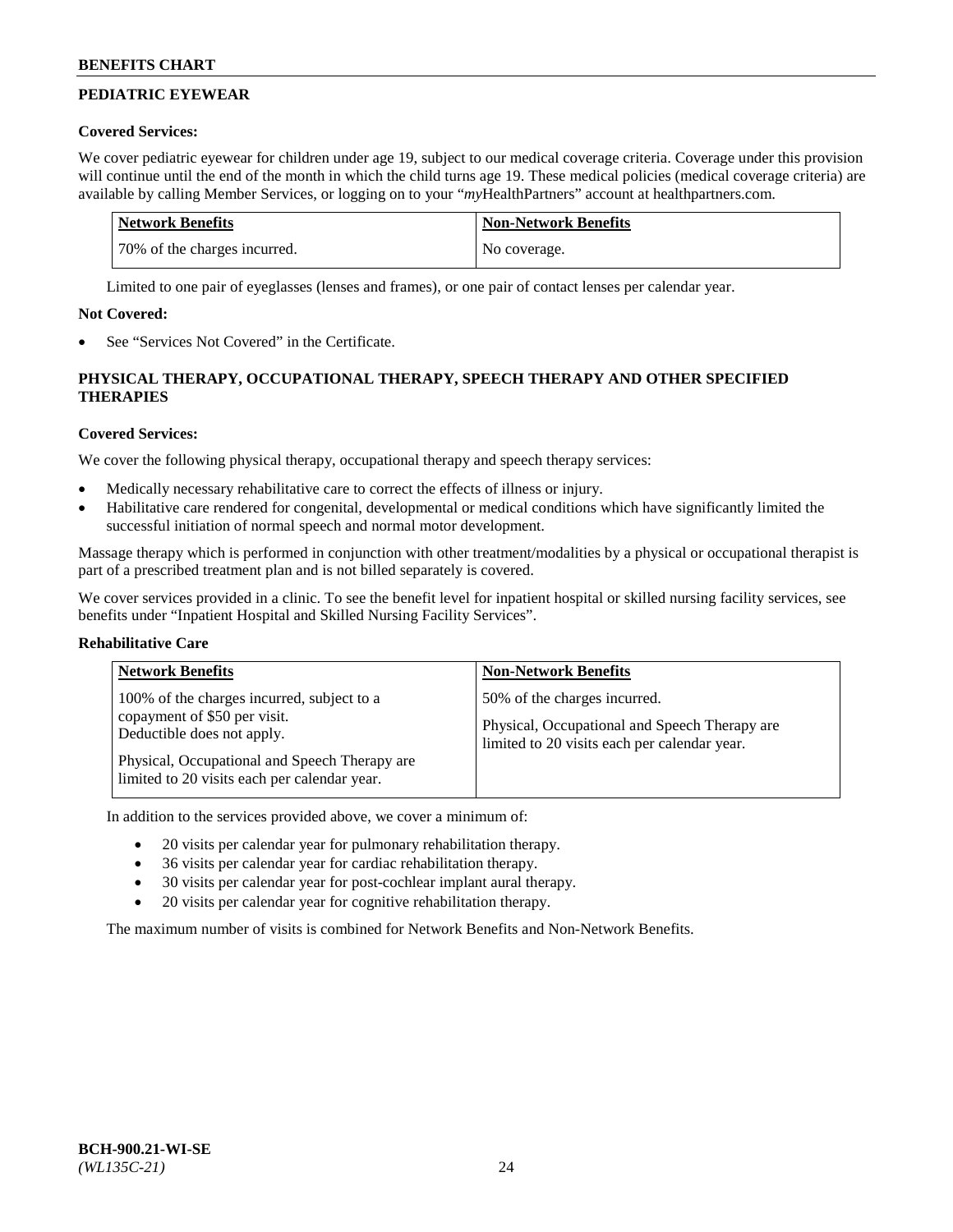### **Habilitative Services**

| <b>Network Benefits</b>                                                                                                                                                                                   | <b>Non-Network Benefits</b>                                                                                                   |
|-----------------------------------------------------------------------------------------------------------------------------------------------------------------------------------------------------------|-------------------------------------------------------------------------------------------------------------------------------|
| 100% of the charges incurred, subject to a<br>copayment of \$50 per visit.<br>Deductible does not apply.<br>Physical, Occupational and Speech Therapy are<br>limited to 20 visits each per calendar year. | 50% of the charges incurred.<br>Physical, Occupational and Speech Therapy are<br>limited to 20 visits each per calendar year. |

The maximum number of visits is combined for Network Benefits and Non-Network Benefits.

### **Not Covered:**

- Massage therapy for the purpose of comfort or convenience of the Insured.
- See "Services Not Covered" in the Certificate.

## **PRESCRIPTION DRUG SERVICES**

### **Covered Services:**

We cover prescription drugs and medications that can be self-administered or are administered in a physician's office.

We will refill a prescription for eye drops covered under this Benefits Chart if the Insured requests a refill and the original prescription specified that additional quantities would be needed, providing the refill request does not exceed the quantities needed, and the following conditions are met:

- If the Insured requests a 30-day refill supply, the request must be made between 22 and 30 days of the later of (a) the original date that the prescription was distributed to the insured or (b) the date that the most recent refill was distributed to the Insured; or
- If the Insured requests a 90-day refill supply, the request must be made between 67 and 90 days of the later of (a) the original date that the prescription was distributed to the insured or (b) the date that the most recent refill was distributed to the Insured.

#### **For Network Benefits, drugs and medications must be obtained at a Network pharmacy.**

#### **Outpatient Drugs (except as specified below)**

| <b>Network Benefits</b>                                                                                                                                                                                           | <b>Non-Network Benefits</b>  |
|-------------------------------------------------------------------------------------------------------------------------------------------------------------------------------------------------------------------|------------------------------|
| 100% of the charges incurred, subject to a copayment of<br>\$5 for generic low cost formulary drugs and 100% of<br>the charges incurred, subject to a copayment of \$25 for<br>generic high cost formulary drugs. | 50% of the charges incurred. |
| Brand name formulary drugs are covered at 100% of the<br>charges incurred, subject to a copayment of \$60.                                                                                                        |                              |
| In no event will your cost for a formulary insulin drug<br>exceed \$25.                                                                                                                                           |                              |
| Non-formulary drugs are covered at 100% of the<br>charges incurred, subject to a copayment of \$150.                                                                                                              |                              |
| Deductible does not apply.                                                                                                                                                                                        |                              |

**Oral chemotherapy drugs** are included on the Specialty Drug List. However, you pay the applicable outpatient drug copayment. As required by Wisconsin law, your maximum copayment will not be more than \$100 per prescription for a 31-day supply.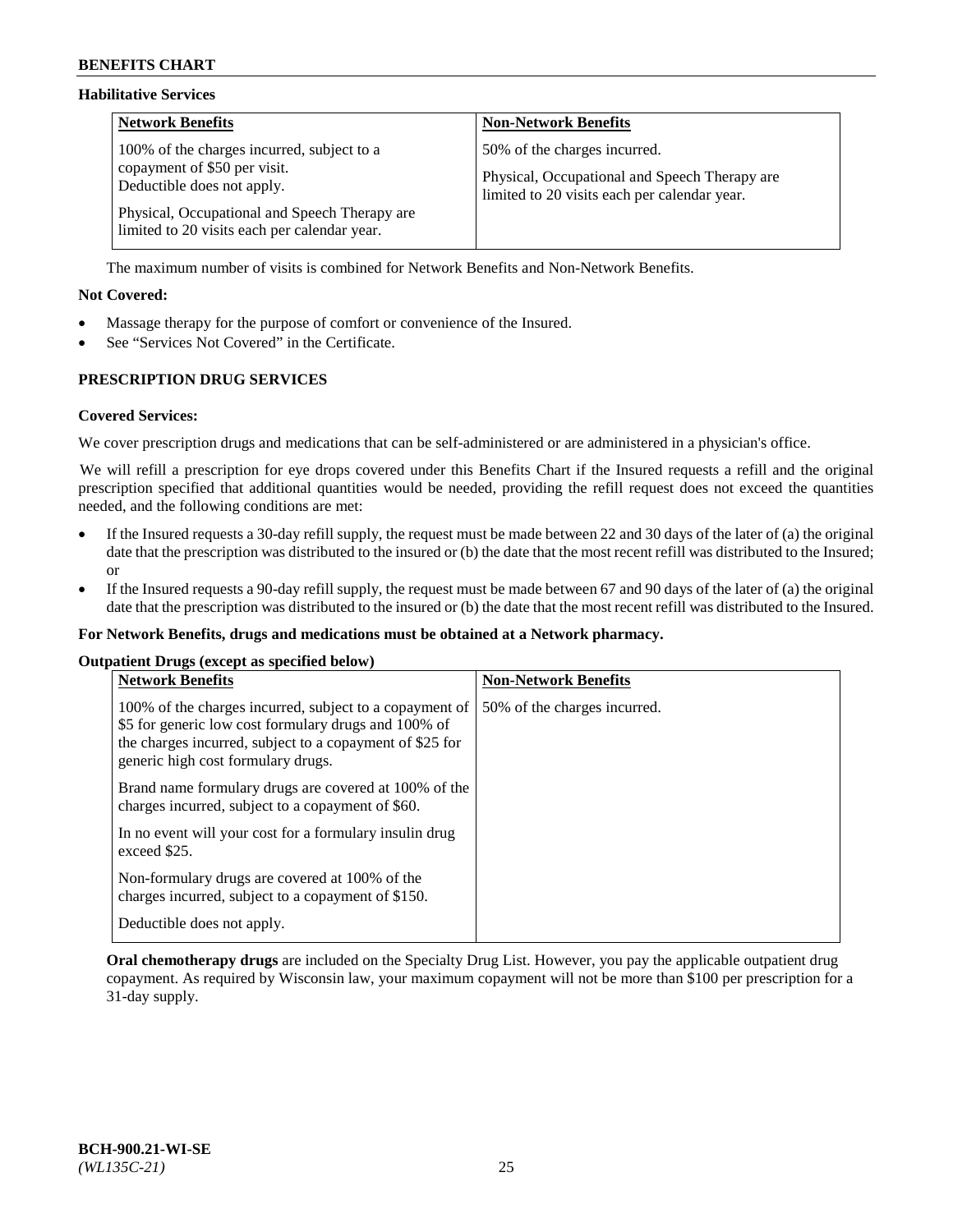### **Mail Order Drugs**

| <b>Network Benefits</b>                                                                                                                                                                                                    | <b>Non-Network Benefits</b>           |
|----------------------------------------------------------------------------------------------------------------------------------------------------------------------------------------------------------------------------|---------------------------------------|
| For your convenience, you may also get up to a 93-day<br>supply of outpatient prescription drugs that can be self-<br>administered through the designated mail order service.                                              | See Network Mail Order Drugs Benefit. |
| New prescriptions to treat certain chronic conditions<br>and trial drugs will be limited to quantity limits<br>described at the end of this section. You will have to<br>pay one copayment for your initial 31-day supply. |                                       |
| Specialty Drugs are not available through the mail order<br>service.                                                                                                                                                       |                                       |

## **Tobacco Cessation Drugs are covered for all FDA approved tobacco cessation drugs**

| <b>Network Benefits</b>                                     | <b>Non-Network Benefits</b>  |
|-------------------------------------------------------------|------------------------------|
| 100% of the charges incurred.<br>Deductible does not apply. | 50% of the charges incurred. |

#### **Contraceptive Drugs**

| <b>Network Benefits</b>                                                                                                                                         | <b>Non-Network Benefits</b>  |
|-----------------------------------------------------------------------------------------------------------------------------------------------------------------|------------------------------|
| 100% of the charges incurred for formulary drugs.<br>Deductible does not apply.                                                                                 | 50% of the charges incurred. |
| If a physician requests that a non-formulary<br>contraceptive drug be dispensed as written, the drug<br>will be covered at 100%, not subject to the deductible. |                              |

#### **Specialty Drugs which are Self-Administered**

| <b>Network Benefits</b>                                                                                              | <b>Non-Network Benefits</b> |
|----------------------------------------------------------------------------------------------------------------------|-----------------------------|
| 80% of the charges incurred.<br>Deductible does not apply.                                                           | No coverage.                |
| Specialty Drugs are limited to drugs on the Specialty<br>Drug List and must be obtained from a designated<br>vendor. |                             |

**Oral chemotherapy drugs** are included on the Specialty Drug List. However, you pay the applicable outpatient drug copayment. As required by Wisconsin law, your maximum copayment will not be more than \$100 per prescription for a 31-day supply.

#### **Limitations:**

- Certain drugs may require prior authorization as indicated on the formulary. HealthPartners may require prior authorization for the drug and also the site where the drug will be provided. Certain drugs are subject to our utilization review process and quantity limits.
- Certain non-formulary drugs require prior authorization. In addition, certain drugs may be subject to any quantity limits applied as part of our trial program.
- If an Insured requests a brand name drug when there is a generic equivalent, the brand name drug will be covered up to the charge that would apply to the generic drug, minus any required copayment. If a physician requests that a brand name drug be dispensed as written, the drug will be paid at the non-formulary benefit.
- We may require insureds to try over-the-counter (OTC) drug alternatives before approving more costly formulary prescription drugs.
- Unless otherwise specified in the Prescription Drug Services" section, you may receive up to a 31-day supply per prescription.
- A 93-day supply will be covered and dispensed only at pharmacies that participate in our extended day supply program.

**BCH-900.21-WI-SE**  *(WL135C-21)* 26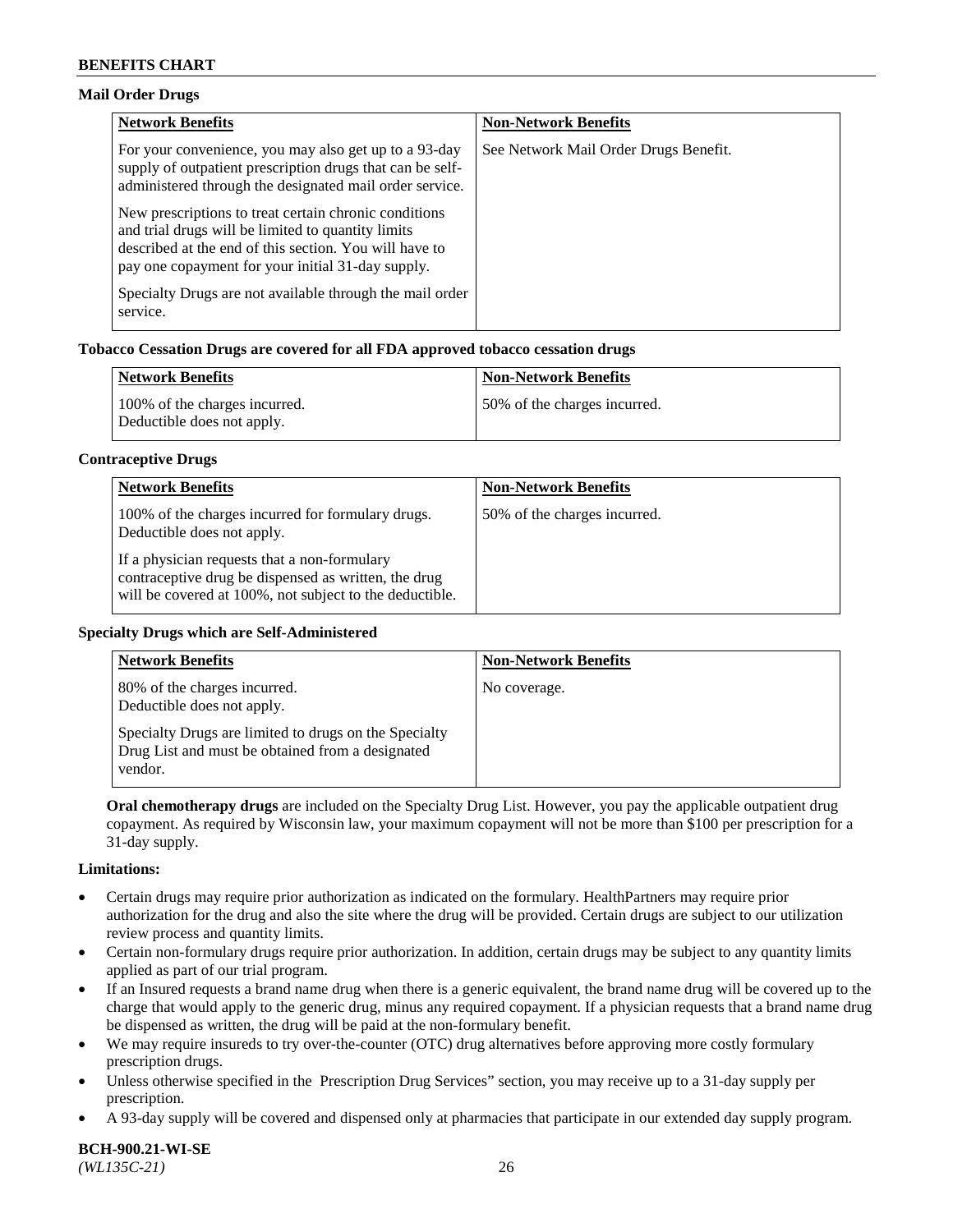- New prescriptions to treat certain chronic conditions are limited to a 31-day supply.
- No more than a 31-day supply of specialty drugs will be covered and dispensed at a time unless it's a manufacturer supplied drug that cannot be split that supplies the member with more than a 31-day supply.
- If a copayment is required, you must pay one copayment for each 31-day supply, or portion thereof. **Not Covered:**
- Replacement of prescription drugs, medications, equipment and supplies due to loss, damage or theft.
- Nonprescription (over-the-counter) drugs or medications, including, but not limited to, vitamins, supplements, homeopathic remedies, and non-FDA approved drugs, unless listed on the formulary and prescribed by a physician or legally authorized health care provider under applicable state and federal law. This exclusion does not include over-thecounter contraceptives for women as allowed under the Affordable Care Act when the Insured obtains a prescription for the item. In addition, if the Insured obtains a prescription, this exclusion does not include aspirin to prevent cardiovascular disease for men and women of certain ages; folic acid supplements for women who may become pregnant; fluoride chemoprevention supplements for children without fluoride in their water source; and iron supplements for children age 6-12 who are at risk for anemia.
- All drugs for the treatment of sexual dysfunction.
- All drugs for the treatment of growth deficiency.
- All drugs for the treatment of infertility.
- Medical cannabis.
- Drugs on the Excluded Drug List. The Excluded Drug List includes select drugs within a therapy class that are not eligible for coverage. This includes drugs that may be excluded for certain indications. The Excluded Drug List is available at [healthpartners.com.](http://www.healthpartners.com/)
- Drugs that are newly approved by the FDA until they are reviewed and approved by HealthPartners Pharmacy and Therapeutics Committee.
- Medical devices approved by the FDA will not be covered under the Prescription Drug Services section unless they are on our formulary. Covered medical devices are generally submitted and reimbursed under your medical benefits.
- See "Services Not Covered" in the Certificate.

## **PREVENTIVE SERVICES**

#### **Applicable Definitions:**

**Routine Preventive Services** are routine health care services that include screenings, check-ups and counseling to prevent illness, disease or other health problems before symptoms occur.

**Diagnostic Services** are services to help a provider understand your symptoms, diagnose illness and decide what treatment may be needed. They may be the same services that are listed as preventive services, but they are being used as diagnostic services. Your provider will determine if these services are preventive or diagnostic. These services are not preventive if received as part of a visit to diagnose, manage or maintain an acute or chronic medical condition, illness or injury. When that occurs, unless otherwise indicated below, standard deductibles, copayments or coinsurance apply.

#### **Covered Services:**

We cover preventive services that meet any of the requirements under the Affordable Care Act (ACA) shown in the bulleted items below. These preventive services are covered at 100% under the Network Benefits with no deductible, copayments or coinsurance. (If a preventive service is not required by the ACA and it is covered at a lower benefit level, it will be specified below.) Preventive benefits mandated under the ACA are subject to periodic review and modification. Changes would be effective in accordance with the federal rules. Preventive services mandated by the ACA include:

- Evidence-based items or services that have in effect a rating of A or B in the current recommendations of the United States Preventive Services Task Force with respect to the individual;
- Immunizations for routine use in children, adolescents, and adults that have in effect a recommendation from the Advisory Committee on Immunization Practices of the Centers for Disease Control and Prevention with respect to the individual;
- With respect to infants, children, and adolescents, evidence-informed preventive care and screenings provided for in comprehensive guidelines supported by the Health Resources and Services Administration; and
- With respect to women, preventive care and screenings provided for in comprehensive guidelines supported by the Health Resources and Services Administration.

Covered services are based on established medical policies, which are subject to periodic review and modification by the medical or dental directors. These medical policies (medical coverage criteria) are available by calling Member Services, or logging on to your "*my*HealthPartners" account at [healthpartners.com.](https://www.healthpartners.com/hp/index.html)

**BCH-900.21-WI-SE**  *(WL135C-21)* 27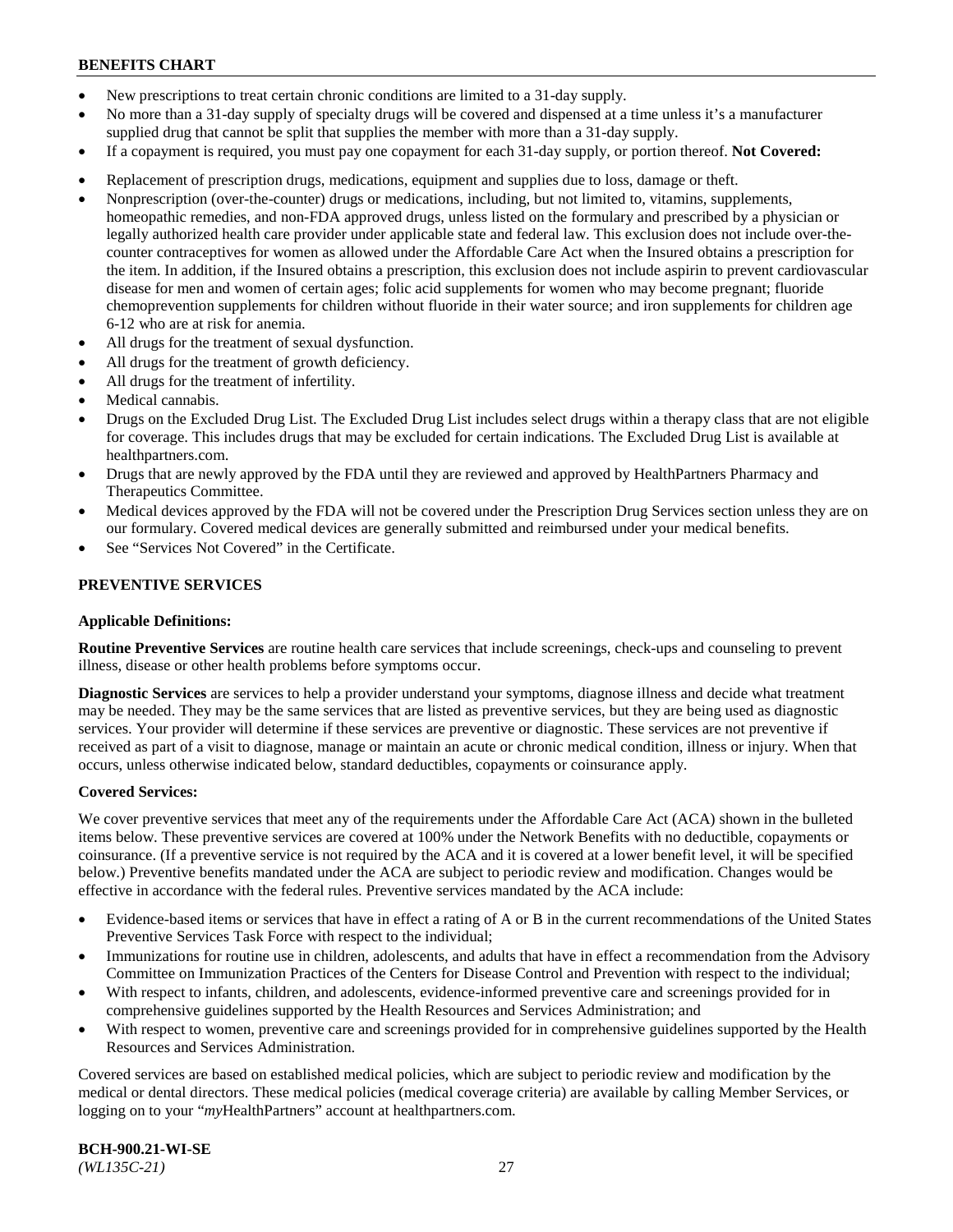## **ACA and state mandated preventive services are covered as follows:**

**Routine Health Exams and Periodic Health Assessments.** A physician or health care provider will counsel you as to how often health assessments are needed based on age, sex and health status. This includes screening and counseling for tobacco cessation and all FDA approved tobacco cessation medications including over-the-counter drugs (as shown in the Prescription Drug Services section).

| Network Benefits                                            | <b>Non-Network Benefits</b>   |
|-------------------------------------------------------------|-------------------------------|
| 100% of the charges incurred.<br>Deductible does not apply. | 150% of the charges incurred. |

**Child Health Supervision Services.** This includes pediatric preventive services such as newborn screenings, appropriate immunizations, developmental assessments and laboratory services appropriate to the age of the child from birth to 72 months and appropriate immunizations to age 18.

| <b>Network Benefits</b>                                     | <b>Non-Network Benefits</b>  |
|-------------------------------------------------------------|------------------------------|
| 100% of the charges incurred.<br>Deductible does not apply. | 50% of the charges incurred. |

### **Routine Prenatal Care and Exams**

| <b>Network Benefits</b>                                     | <b>Non-Network Benefits</b>   |
|-------------------------------------------------------------|-------------------------------|
| 100% of the charges incurred.<br>Deductible does not apply. | 150% of the charges incurred. |

**Routine Postnatal Care.** This includes health exams, assessments, education and counseling relating to the period immediately after childbirth.

| <b>Network Benefits</b>                                     | <b>Non-Network Benefits</b>  |
|-------------------------------------------------------------|------------------------------|
| 100% of the charges incurred.<br>Deductible does not apply. | 50% of the charges incurred. |

**Routine Screening Procedures for Cancer.** This includes colorectal screening starting at age 50 and under age 50 for people at high risk of colorectal cancer. This also includes cancer screenings recommended by the USPSTF with an A or B rating. Women's preventive health services below describe additional routine screening procedures for cancer.

| Network Benefits                                            | <b>Non-Network Benefits</b>  |
|-------------------------------------------------------------|------------------------------|
| 100% of the charges incurred.<br>Deductible does not apply. | 50% of the charges incurred. |

**Professional Voluntary Family Planning Services.** This includes services to prevent or delay a pregnancy, including counseling and education. Services must be provided by a licensed provider.

| Network Benefits                                            | <b>Non-Network Benefits</b>  |
|-------------------------------------------------------------|------------------------------|
| 100% of the charges incurred.<br>Deductible does not apply. | 50% of the charges incurred. |

### **Adult Immunizations**

| <b>Network Benefits</b>                                     | Non-Network Benefits         |
|-------------------------------------------------------------|------------------------------|
| 100% of the charges incurred.<br>Deductible does not apply. | 50% of the charges incurred. |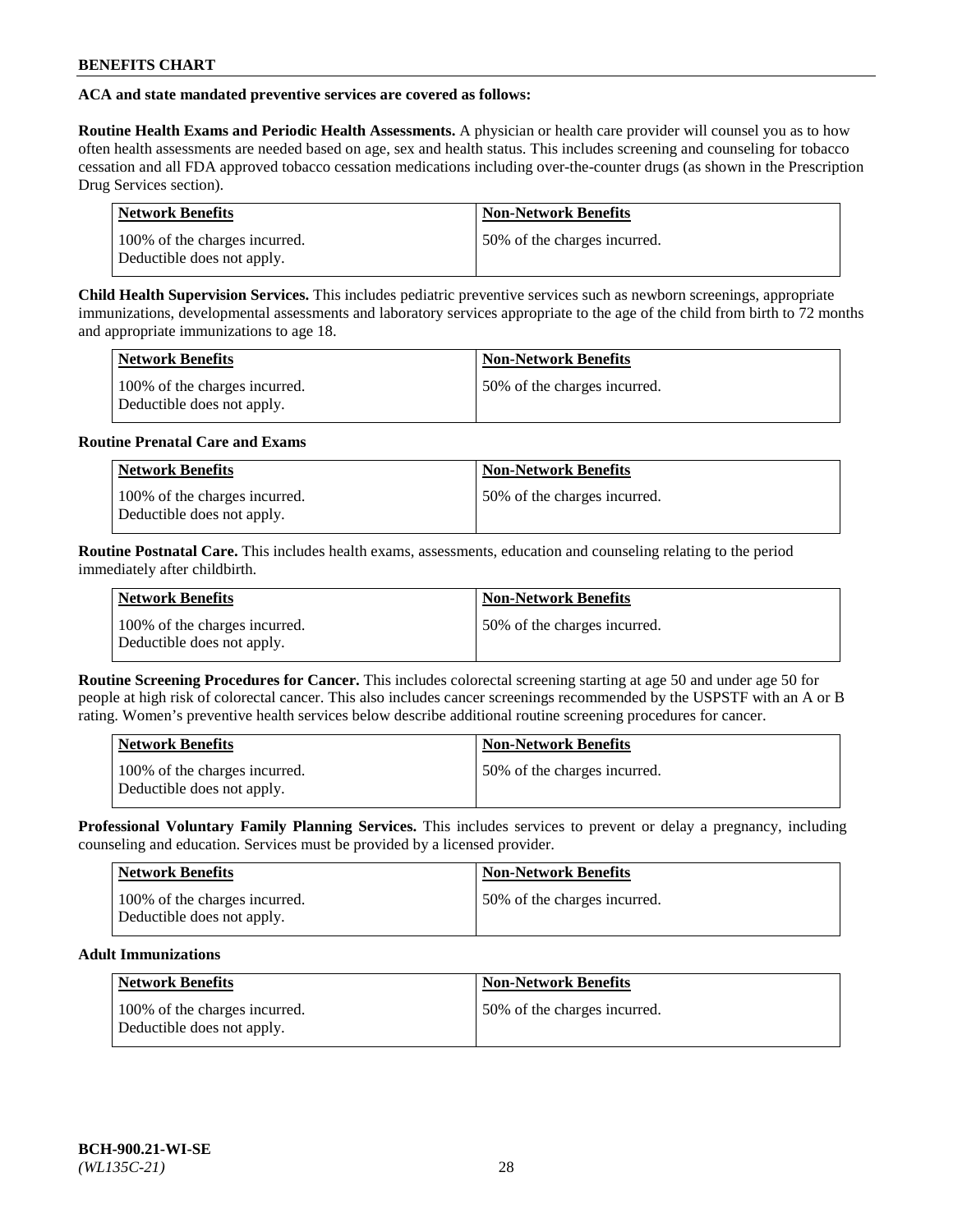**Women's Preventive Health Services.** This includes mammograms, screenings for cervical cancer (pap smears), breast pumps, human papillomavirus (HPV) testing, counseling for sexually transmitted infections, counseling and screening for human immunodeficiency virus (HIV), and all FDA approved contraceptive methods as prescribed by a doctor, sterilization procedures, education and counseling (see the Prescription Drug Services section for coverage of oral contraceptive drugs). We also provide genetic screening for BRCA if someone in your family has the gene or you have a diagnosis of cancer.

The U.S. Preventive Services Task Force (USPSTF) recommends screening mammography, with or without clinical breast examination (CBE), every 1-2 years for women aged 40 and older. For women age 50 and older, we cover an annual mammogram.

| Network Benefits                                            | <b>Non-Network Benefits</b>  |
|-------------------------------------------------------------|------------------------------|
| 100% of the charges incurred.<br>Deductible does not apply. | 50% of the charges incurred. |

**Obesity Screening and Management.** We cover obesity screening and counseling for all ages during a routine preventive care exam. If you are age 18 or older and have a body mass index of 30 or more, we also cover intensive obesity management to help you lose weight. Your primary care doctor can coordinate these services.

| Network Benefits                                            | <b>Non-Network Benefits</b>  |
|-------------------------------------------------------------|------------------------------|
| 100% of the charges incurred.<br>Deductible does not apply. | 50% of the charges incurred. |

**Preventive Medications.** We cover preventive medications currently recommended by USPSTF with an A or B rating if they are prescribed by your medical provider and they are listed on our formulary. Preventive medications are subject to periodic review and modification. Changes would be effective in accordance with the federal rules and reflected in our current medical coverage criteria for preventive care services.

| <b>Network Benefits</b>                                     | <b>Non-Network Benefits</b>  |
|-------------------------------------------------------------|------------------------------|
| 100% of the charges incurred.<br>Deductible does not apply. | 50% of the charges incurred. |

**In addition to any ACA or state mandated preventive services referenced above, we cover the following eligible services:**

## **Routine Eye and Hearing Exams**

| <b>Network Benefits</b>                                     | <b>Non-Network Benefits</b>  |
|-------------------------------------------------------------|------------------------------|
| 100% of the charges incurred.<br>Deductible does not apply. | 50% of the charges incurred. |

**Ovarian Cancer Surveillance Test for Women who are at Risk.** "At risk for ovarian cancer" means (1) having a family history that includes any of the following: one or more first-degree or second-degree relatives with ovarian cancer, clusters of female relatives with breast cancer or nonpolyposis colorectal cancer; or (2) testing positive for BRCA1 or BRCA2 mutations. "Surveillance test for ovarian cancer" means annual screening using CA-125 serum tumor marker testing, transvaginal ultrasound, pelvic examination or other proven ovarian screening tests currently being evaluated by the federal Food and Drug Administration or by the National Cancer Institute.

| <b>Network Benefits</b>                               | <b>Non-Network Benefits</b>                           |
|-------------------------------------------------------|-------------------------------------------------------|
| Coverage level is same as corresponding Network       | Coverage level is same as corresponding Non-Network   |
| Benefits, depending on type of service provided, such | Benefits, depending on type of service provided, such |
| as Diagnostic Imaging Services, Laboratory Services   | as Diagnostic Imaging Services, Laboratory Services   |
| or Office Visits for Illness or Injury, or Preventive | or Office Visits for Illness or Injury, or Preventive |
| Services.                                             | Services.                                             |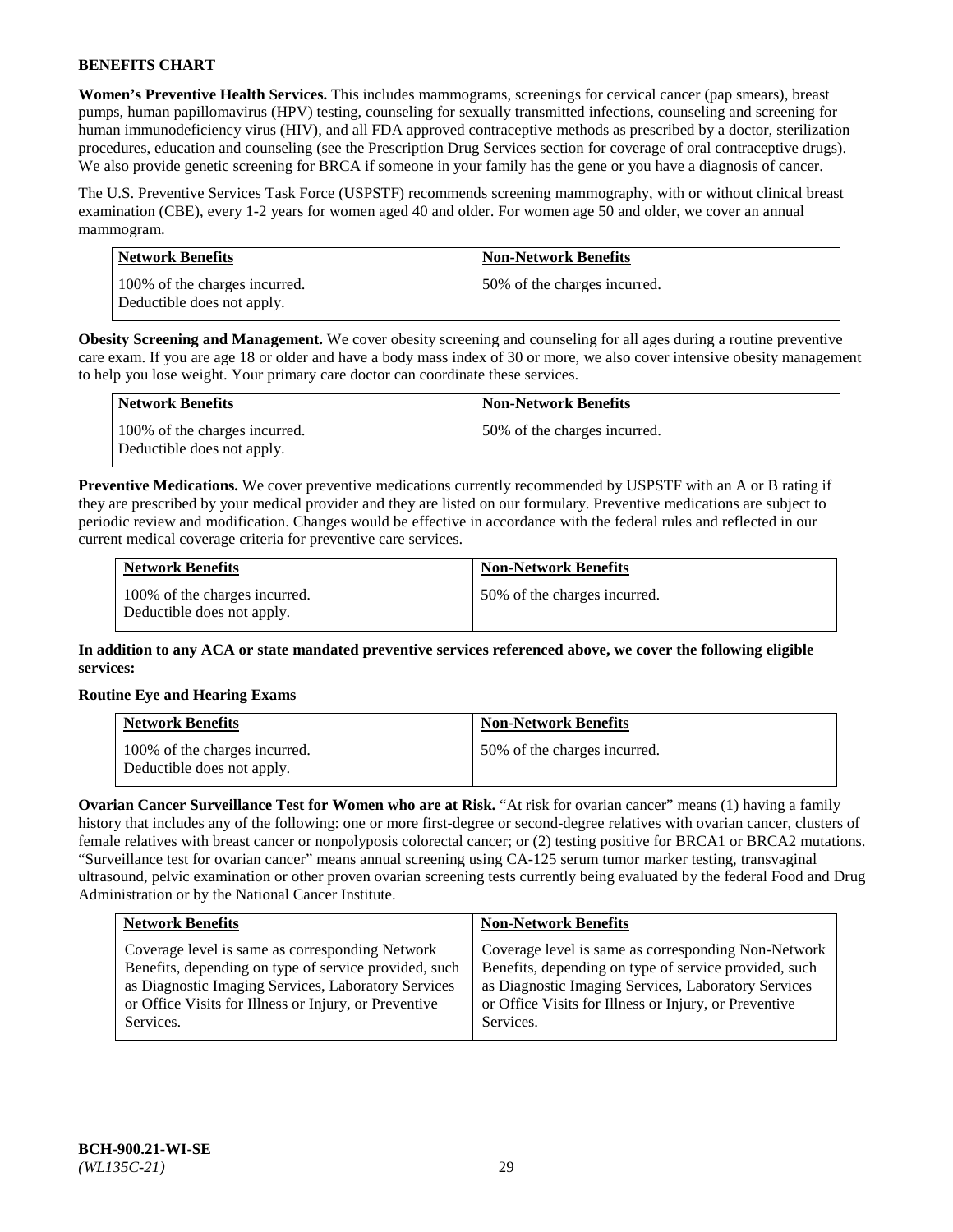### **Limitations:**

• Services are not preventive if received as part of a visit to diagnose, manage or maintain an acute or chronic medical condition, illness or injury. When that occurs, unless otherwise indicated above, standard deductibles, copayments or coinsurance apply.

### **Not Covered:**

See "Services Not Covered" in the Certificate.

## **TRANSPLANT SERVICES**

### **Applicable Definitions:**

**Autologous.** This is when the source of cells is from the individual's own marrow or stem cells.

**Allogeneic.** This is when the source of cells is from a related or unrelated donor's marrow or stem cells.

**Allogeneic Bone Marrow Transplant.** This is when the bone marrow is harvested from the related or unrelated donor and stored. The patient undergoes treatment which includes tumor ablation with high-dose chemotherapy and/or radiation. The bone marrow is reinfused (transplanted).

**Autologous Bone Marrow Transplant.** This is when the bone marrow is harvested from the individual and stored. The patient undergoes treatment which includes tumor ablation with high-dose chemotherapy and/or radiation. The bone marrow is reinfused (transplanted).

**Autologous/Allogeneic Stem Cell Support.** This is a treatment process that includes stem cell harvest from either bone marrow or peripheral blood, tumor ablation with high-dose chemotherapy and/or radiation, stem cell reinfusion, and related care. Autologous/allogeneic bone marrow transplantation and high dose chemotherapy with peripheral stem cell rescue/support are considered to be autologous/allogeneic stem cell support.

**Designated Transplant Center.** This is any health care provider, group or association of health care providers designated by us to provide services, supplies or drugs for specified transplants for our Insureds.

**Transplant Services.** This is transplantation (including retransplants) of the human organs or tissue listed below, including all related post-surgical treatment, follow-up care and drugs and multiple transplants for a related cause. Transplant services do not include other organ or tissue transplants or surgical implantation of mechanical devices functioning as a human organ, except surgical implantation of an FDA approved Ventricular Assist Device (VAD) or total artificial heart, functioning as a temporary bridge to heart transplantation.

Prior authorization is required prior to consultation to support coordination of care and benefits.

## **Covered Services:**

We cover eligible transplant services (as defined above) while you are covered under the Certificate. Transplants that will be considered for coverage are limited to the following:

- Kidney transplants for end-stage disease.
- Cornea transplants for end-stage disease.
- Heart transplants for end-stage disease.
- Lung transplants or heart/lung transplants for: (1) primary pulmonary hypertension; (2) Eisenmenger's syndrome; (3) endstage pulmonary fibrosis; (4) alpha 1 antitrypsin disease; (5) cystic fibrosis; and (6) emphysema.
- Liver transplants for: (1) biliary atresia in children; (2) primary biliary cirrhosis; (3) post-acute viral infection (including hepatitis A, hepatitis B antigen e negative and hepatitis C) causing acute atrophy or post-necrotic cirrhosis; (4) primary sclerosing cholangitis; (5) alcoholic cirrhosis; and (6) hepatocellular carcinoma.
- Allogeneic bone marrow transplants or peripheral stem cell support associated with high dose chemotherapy for: (1) acute myelogenous leukemia; (2) acute lymphocytic leukemia; (3) chronic myelogenous leukemia; (4) severe combined immunodeficiency disease; (5) Wiskott-Aldrich syndrome; (6) aplastic anemia; (7) sickle cell anemia; (8) non-relapsed or relapsed non-Hodgkin's lymphoma; (9) multiple myeloma; and (10) testicular cancer.
- Autologous bone marrow transplants or peripheral stem cell support associated with high-dose chemotherapy for: (1) acute leukemias; (2) non-Hodgkin's lymphoma; (3) Hodgkin's disease; (4) Burkitt's lymphoma; (5) neuroblastoma; (6) multiple myeloma; (7) chronic myelogenous leukemia; and (8) non-relapsed non-Hodgkin's lymphoma.
- Pancreas transplants for simultaneous pancreas-kidney transplants for diabetes, pancreas after kidney, living related segmental simultaneous pancreas kidney transplantation and pancreas transplant alone.